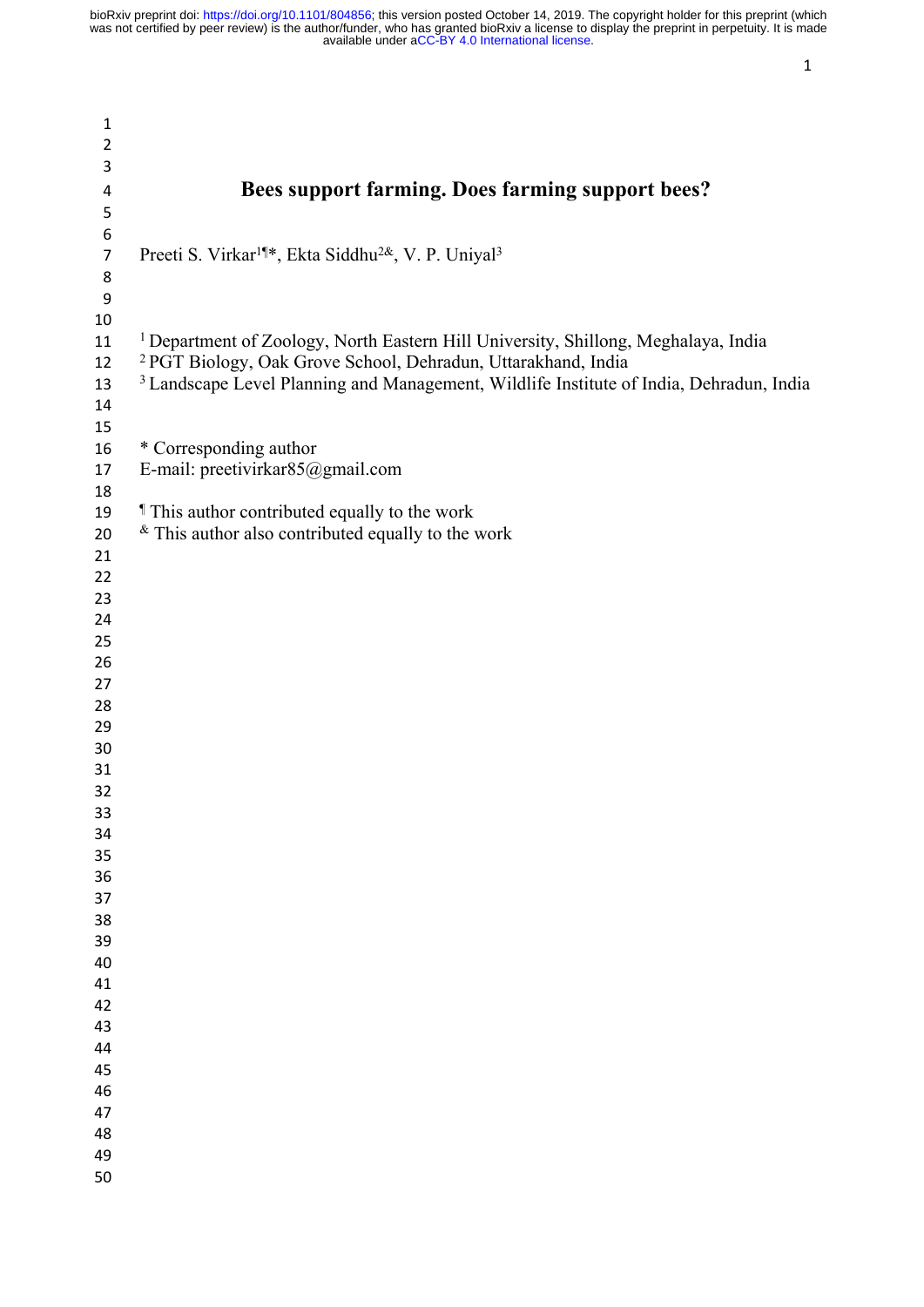### **Abstract**

 Tropical regions are subjected to rapid land use changes altering species composition and diversity in communities. The non-*Apis* bees are vital invertebrates continued to be highly neglected in the tropics. We compared their diversity status, richness and composition across natural areas and agroecosystems in Doon valley, a subtropical-temperate landscape situated at the foothills of outer Himalayas in India. We investigated how two major habitats relate to non-*Apis* bee diversity, specifically seeking answers to (1) Whether natural habitat is a refuge to richer and rarer bee communities than agroecosystems? (2) Are natural habitats important for supporting wild bee populations in agroecosystems? (3) Do polyculture farms behave similar to natural habitats and therefore support richer bee communities than monoculture? Observation and pantrap sampling were used to collect data. We recorded 43 species belonging to bees of five families. The findings of our investigation demonstrate the importance of natural habitats as a potential refuge for non-*Apis* bees. The findings highlighted that Doon valley harboured twenty-five rare species of non-*Apis* bees, and natural habitats are a refuge to 66 11 rare specialist species (clamtest; Specialization threshold  $K = 2/3$ , Alpha level = 0.005). Natural habitat diversity in Doon valley supports bee communities in nearby 68 agroecosystems (R2 =  $0.782$ , SE =  $0.148$ , P =  $0.004$ ). Polyculture practices in 69 agroecosystems (<100m from forest H' = 2.15; >100m from forest = 2.08) in the valley mimic natural habitats (H' = 2.37) and support diverse non-*Apis* bee communities (2.08) 71 in comparison to monocultures  $\leq 100$ m from forest H' = 2.13; >100m from forest =1.56). Bees evolved with flowering plants over 120 million years and they suffice an ever- growing anthropogenic nutrition needs with their services through enhanced agricultural production in pursuit of forage. We finally recommend similar assessments of bee diversity and plants they support in different habitats and vice versa.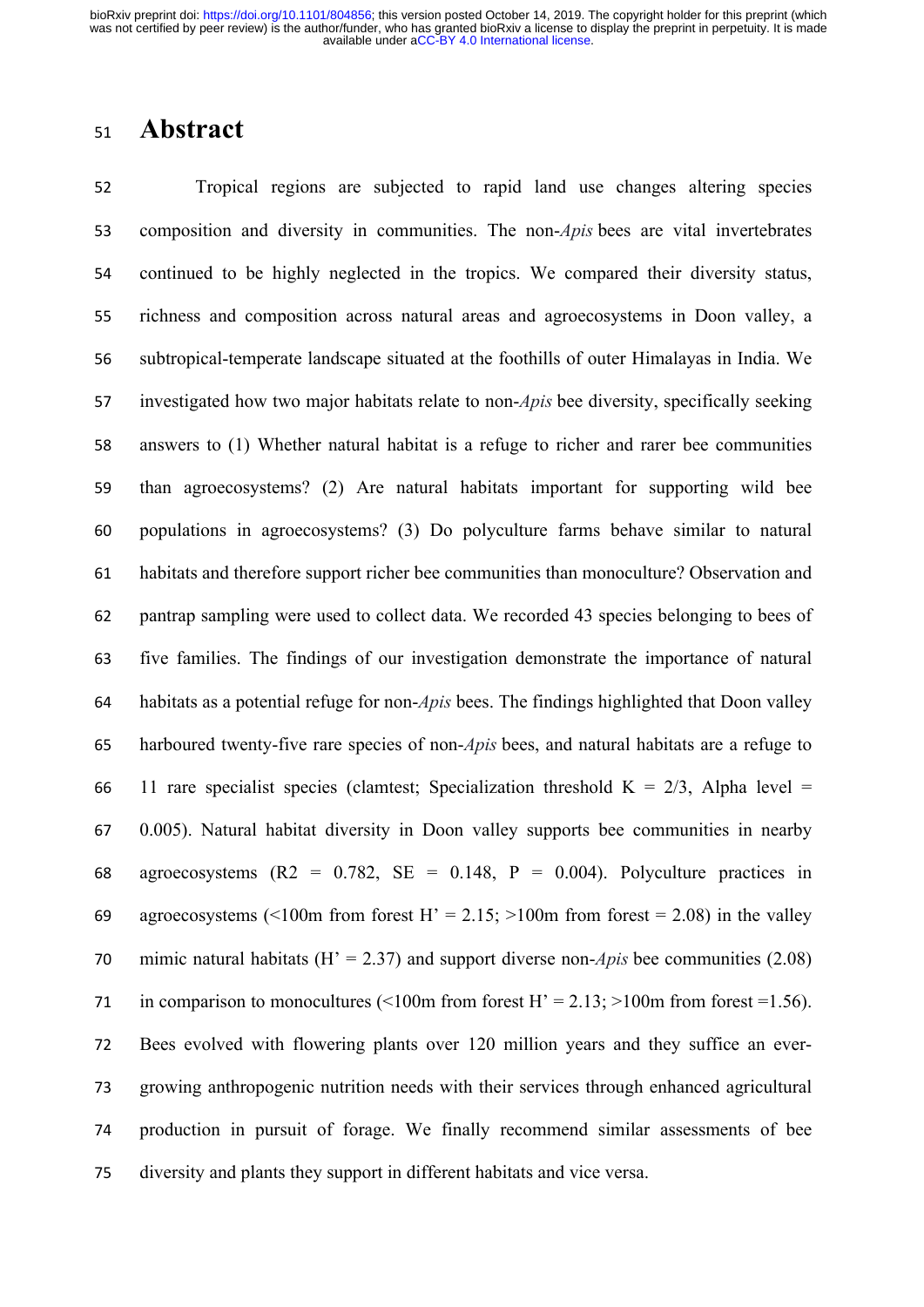# **Introduction**

 Pollinators have a crucial role to play in pollination, a key ecological service, that enhances plant production [1,2]. Bees, in particular, are considered the prime pollinator group [3,4]. Beekeeping has hence become an indispensable part of farming cultures worldwide. Managed honey bees successfully pollinate and are responsible for the production of seeds and fruits of about 75% of the most commonly consumed food crops worldwide [5] and an unknown number of wild plants globally [1,2,5]. In addition to the managed honey bees, pollination by the native wild bees is an indiscernible but imperative process to the ecosystem. Native wild bees (non-*Apis*) other than honey bees (*Apis*) are increasingly finding the center stage in the backdrop of the global decline of the managed bees [6,7]. Over the last half a decade the honey bee populations suffered a 87 massive decline globally, predominantly in North America [8,9] and a Europe [10,11], leading to pollinator crisis [12].

 There are several reasons for the bee decline such as climate change [13,14], pollution, pesticide usage [15,16], introduction of exotic species [17,18], electromagnetic waves from mobile towers [19], and pathogens, [20] etc. Changing climate and land use are among the prime drivers of pollinator decline degrading their habitats. Conversion of additional natural land for agriculture is a significant cause of pollinator habitat degradation [21]. It alters biodiversity [22,23], and is predicted to be one of the leading causes of species loss in the future owing to anthropogenic modifications in the global environment [24–26], particularly in the tropics. Tropical regions sustain rare and endemic species of plants, animals and their ecosystem services. Owing to lack of exploration and documentation, the discovery of many species may be yet remaining. There is limited baseline information on the status of non-*Apis* bees in the changing tropical and subtropical landscapes [27].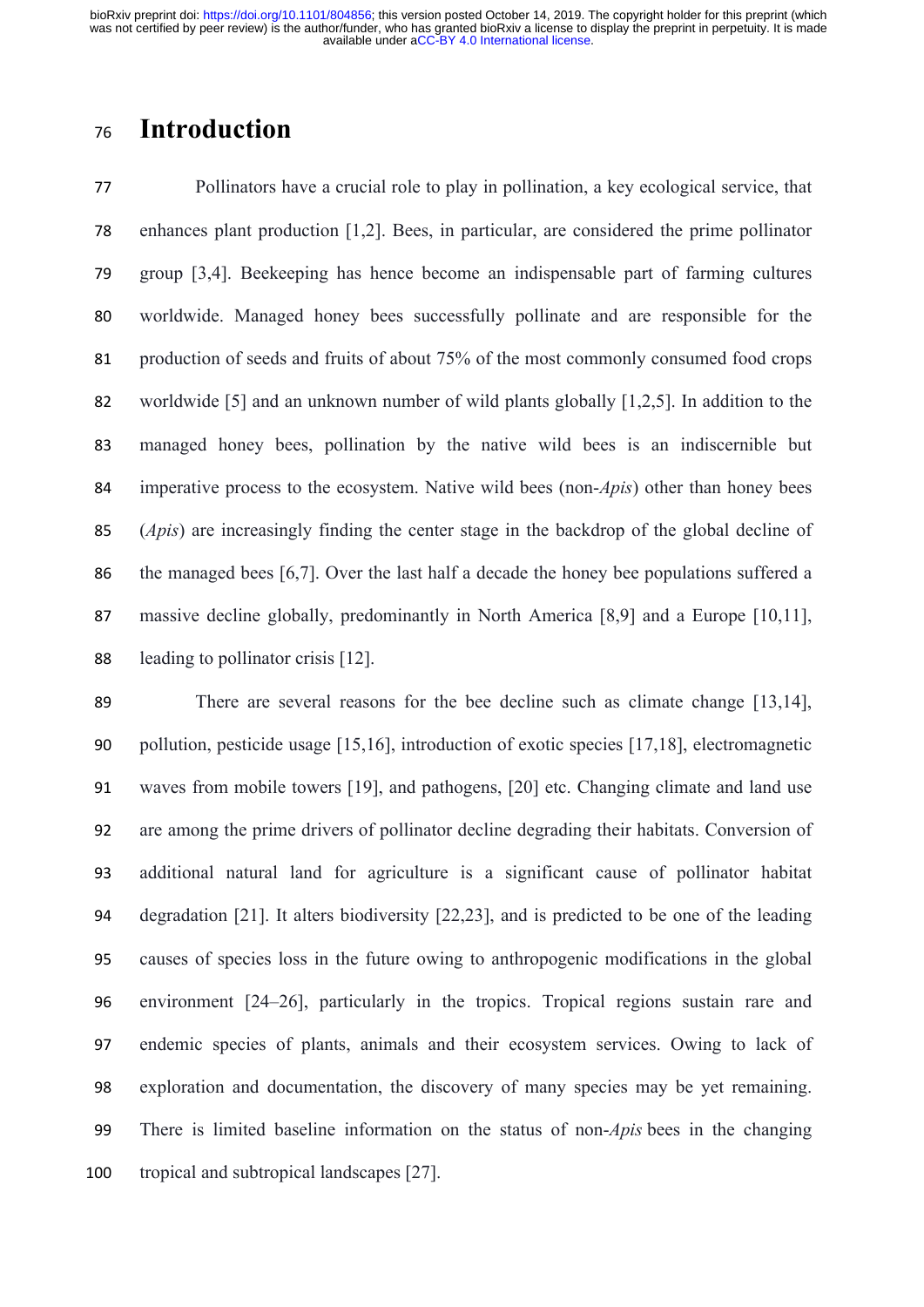The global human population is estimated to reach nine billion by 2050 [28,29]. Catering to the nutritional needs of a rapidly growing population will mean the conversion of natural habitats to agriculture [30]. Over the past twenty-five years (from 1990-2015) 129 million ha of natural land were lost to agriculture worldwide [31]. Tropical and developing countries such as India have undergone much rapid land cover conversions. From 1880-2010 the land use land cover (LULC) in India the forests cover decreased by 34% (134 million ha to 88 million ha) while the agricultural land increased by 52% (92 million ha to 140 million ha) [32]. Studies demonstrate that natural habitats are reservoirs of resources required by bees that may be absent in agroecosystems [7,33– 36]. Forest cover reduction and farmlands gaining vegetation uniformity with increasing monoculture cause the loss of nesting and foraging sites of the bee pollinators [37,38]. Studies on semi-natural habitats have shown to differentially support bee populations in agricultural landscapes [39,40]. Pollinators' utilize forest and agrarian habitats for resources such as forage and nesting [22,41–44]. Monoculture reduces not only natural areas [45] in and around farms but also the floral diversity [38]. The recent bee falloff is attributed to increased conventional monoculture agricultural practices that reduce wildflower abundance [16,46–49]. These practices upset the plant-pollinator community structure [14] and function [50]. Agricultural intensification is an critical global change presently leading to local and global consequences such as poor biodiversity, soil depletion, water pollution and eutrophication and atmospheric components [51]. It can negatively affect the insect pollination services, and thus, decreasing the production of 66% crops impacting the global nutrition supply [52]. In the wake of such information, one wonders what kind of differences agriculture and natural habitat might bring to bee diversity.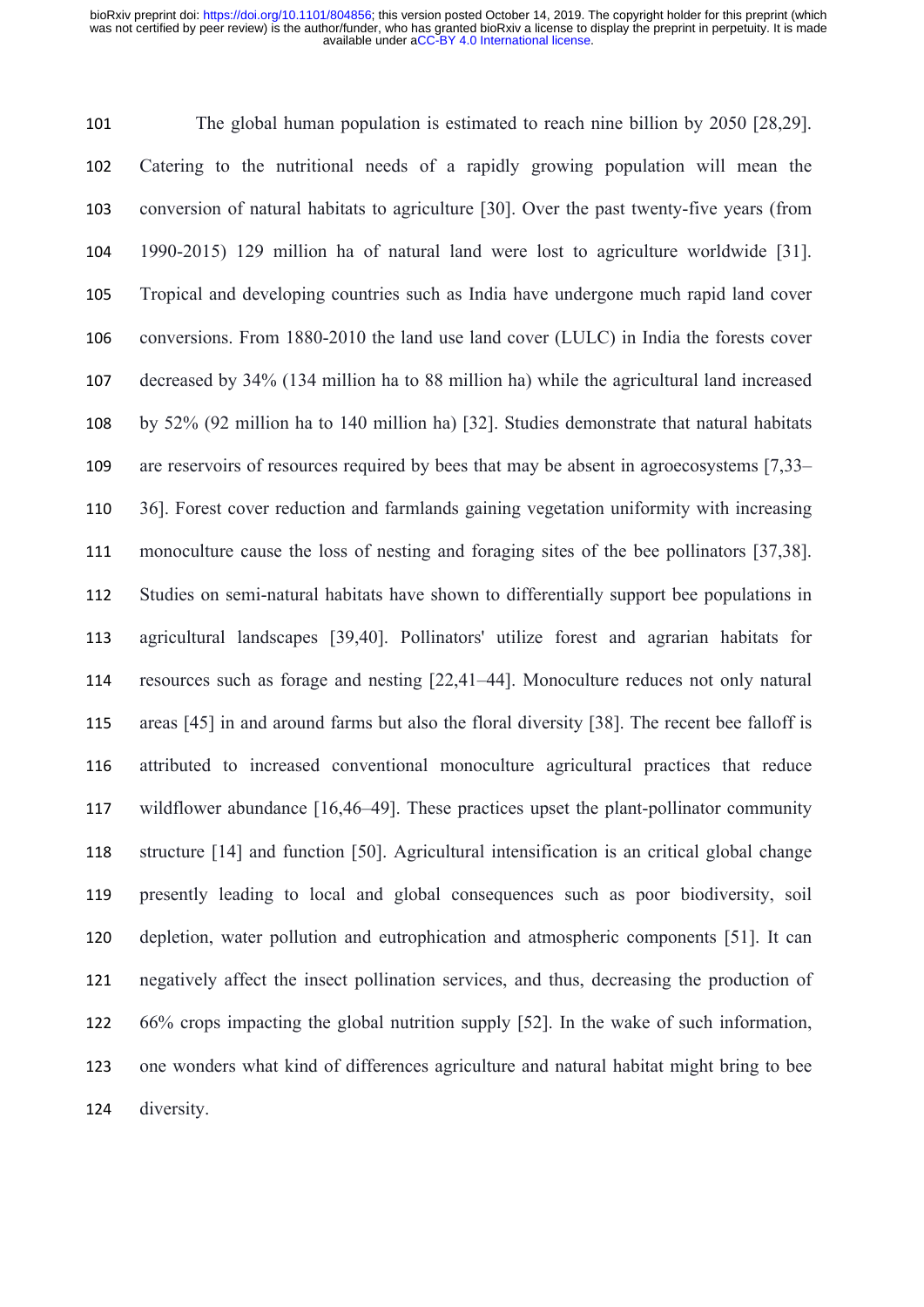The Himalayan ecosystem is one of the global biodiversity hotspots. It is gradually falling prey to alterations in climate and land cover, to support growing economic needs. These very causes are affecting bee populations worldwide as well, and the Himalayas are particularly sensitive to them [53–56]. Rising temperatures influence plant reproduction and phenology. Mismatch of the plant life cycle will, in turn, affect the pollinators [13,57–59]. Understanding the ecosystem services in the Himalayas has begun [60]. The Global Pollination Project, in particular, investigated the contribution of insect pollinators to the productivity of important crops such as oilseeds, fruits and spices cultivated in the Indian Himalayas [61].

 Himalayan agriculture is dependent on the managed pollinators for crop productivity. A secondary economic source through honey production is an age-old practice in these mountains [62–65]. The introduction of the non-native honey bees, increasing anthropogenic pressures on the natural resources, climate and lifestyle alterations are further challenging the traditional beekeeping in the region. Few investigations revealed honey bee declines reported in the Himalayan ecosystems [62,65– 68]. The rate of honey bee decline in the region and South Asia on a broader scale is unknown. This gap points out the need for utilizing the services of non-*Apis* bees to improve the reproduction in the wild and cultivated Himalayan plants. Lack of comprehensive investigation and historical records on non-*Apis* bees is a hindrance towards understanding their ecological function and economic potential in the region. Doon valley is a mosaic of natural, agricultural and human habitats, situated at the foothills of the outer Himalayas. Demonstrating both, traditional chemical-free temperate mountain farming and the conventional intensive cultivation from the Gangetic plains, this Himalayan valley is a perfect example of the changing Himalayan LULC. Few studies in the recent past that have looked at the insect pollinators in Doon valley. Jiju et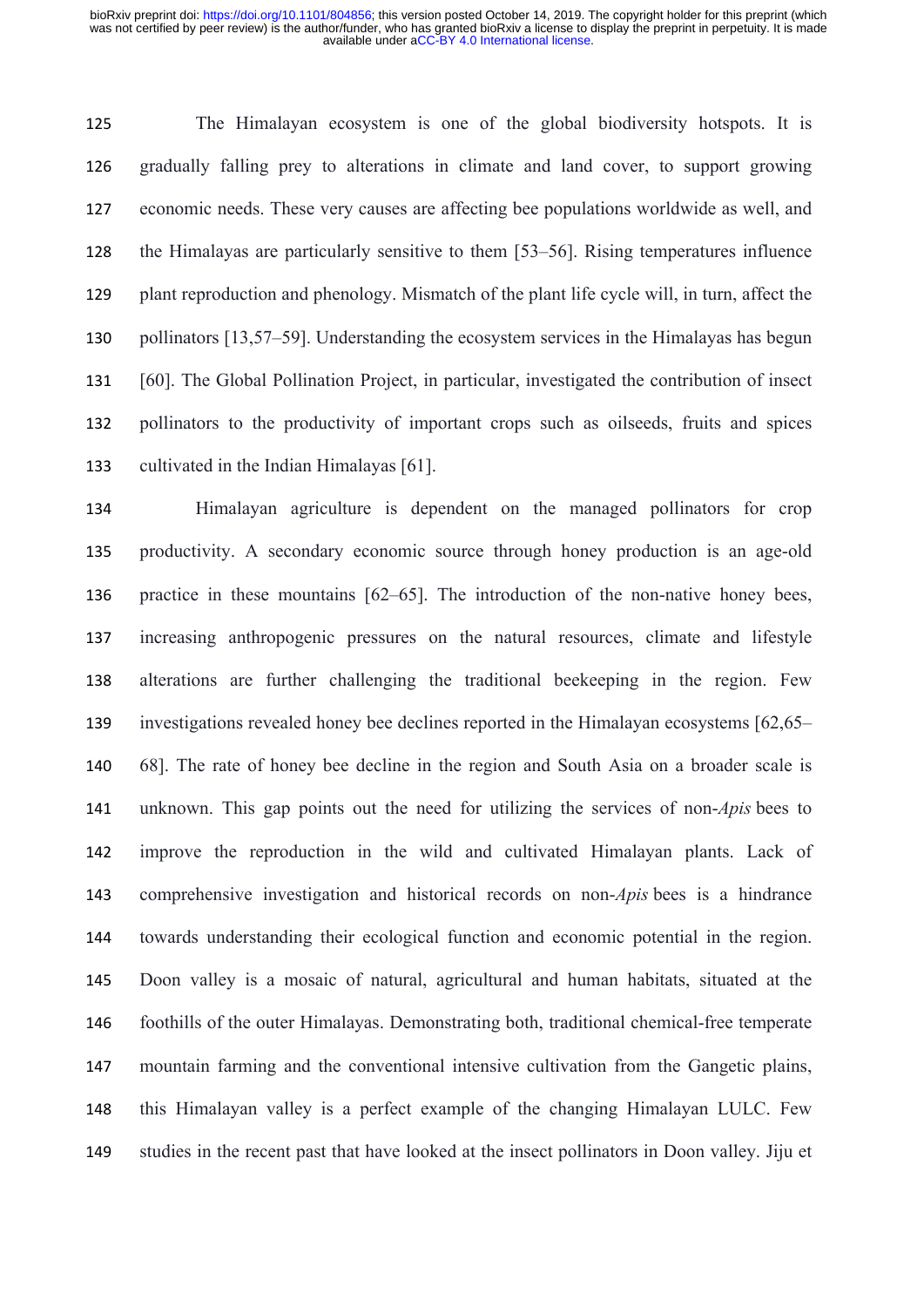al [69] recorded pollinators and flower visitors *viz.* Dipterans (n= 7), Hymenopterans (honey bees n=3-, wasp n=1-), Coleopterans (n=3), Hemipterans (n=1) and Lepidopterans (n=4) in an organic farm. This investigation, however, lacked any records of non- *Apis* bees. Migrating human populations from the mountains and the plains are causing rapid land use alterations affecting diverse faunal species in the Doon valley (Yang et al. 2013). Transitionary climatic conditions and geography make the Doon valley a unique landscape ideal for supporting a potential source population of non-*Apis* bees for the surrounding areas. We investigate how two major habitats of LULC viz. natural and agriculture in the Doon valley landscape, affect non-*Apis* bee diversity, specifically seeking answers to (1) Whether natural habitat is a refuge to diverse and rarer bee communities than the agroecosystems? (2) Are natural habitats important for supporting wild bee populations in agroecosystems? (3) Do polyculture farms behave similarly to natural habitats, thus support species-rich and diverse bee communities than monoculture?

### **Methods**

**Study Area**

167 Doon valley (latitudes 29 ° 59' to 30 ° 30' N and longitudes 77 ° 35' to 78 ° 24' E) is situated in the western corner of Uttarakhand state, India (Fig 1). It is spread over approximately 1850 km2 area with the elevation ranging from 330 m to 800 m above mean sea-level. The valley is a mosaic of natural habitats such as forest patches, seasonal and perennial riverine systems, agriculture land and urban settlements (Fig 2 and Table 1). Situated at the foothills of the Himalayas, the valley is sandwiched between the Shivalik ranges. The rivers Ganga and Yamuna mark the south-eastern and north-western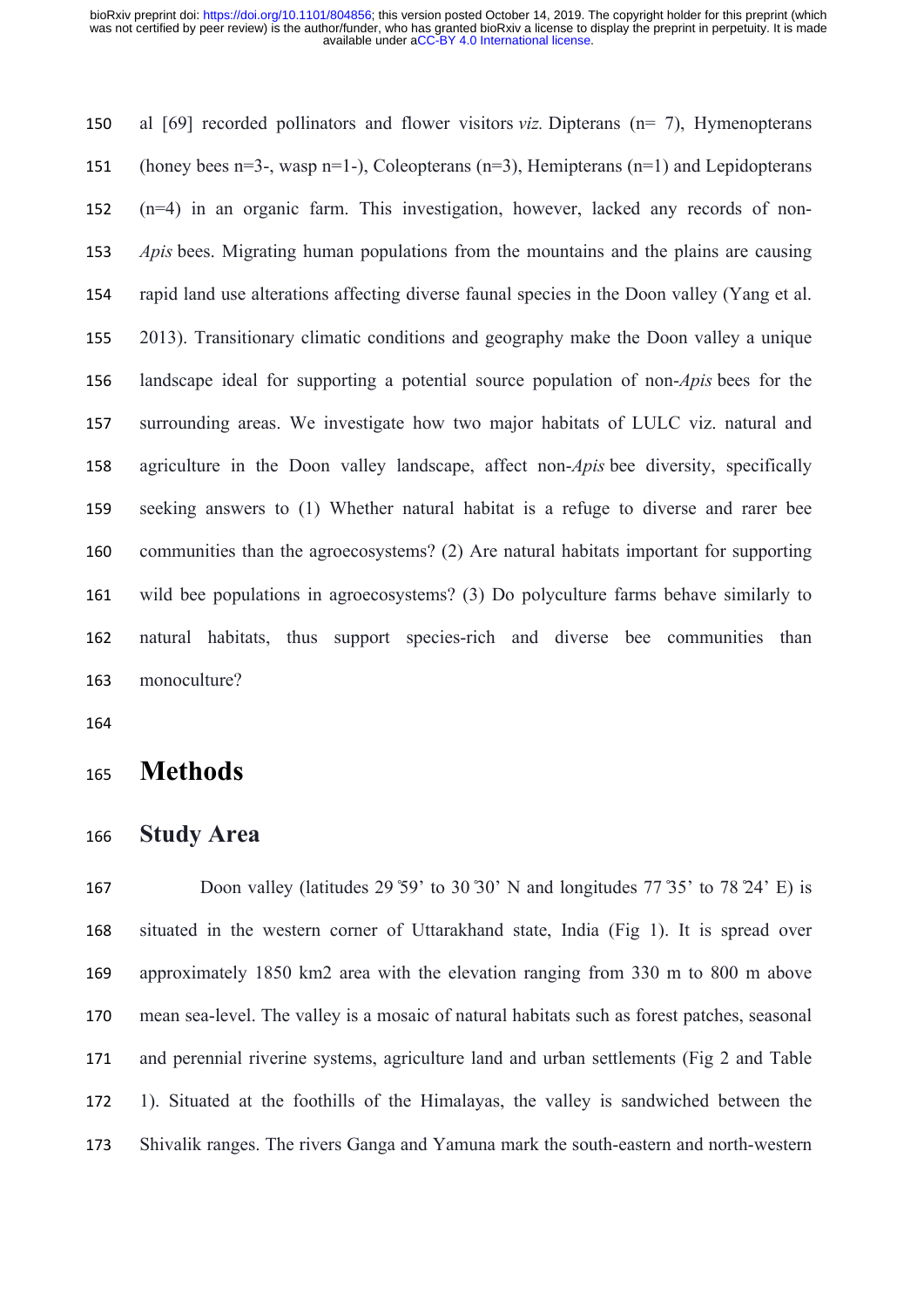boundaries of the valley, respectively. Doon valley is a fragile, tectonically active landscape with a climate ranging from sub-tropical to temperate type. Ecologically, the valley forms a landscape-level ecotone between the hot tropical plains and the temperate Himalayan mountain ecosystems. Traditionally, the farming practice consists of multiple crops in different seasons of cultivation *viz.* Kharif, Jayad and Rabi. The major groups of crops grown consist of cereals (wheat, paddy, maize, and millets), oilseeds (mustard, sesame, and linseed), vegetables (potato, tomato, brinjal, radish, cabbage, okra, pea, onion, capsicum, French bean, ginger, garlic) and cash crops (sugarcane)[70]. The valley is famous for its variety of rice called Dehradun Basmati [71]and fruit orchards of litchi [72]. Other fruit orchards commonly cultured in the valley are pear, mango, guava, peach and Indian gooseberry. Numerous local citrus varieties and vegetables are grown seasonally in the valley for household consumption [70]. Based on the increasing demands and economic benefits, crops such as wheat and sugarcane are taking over the diverse cropping system in the Himalayas [73]. One can find many monocultures and polycultures in the valley based on the type and scale of farming.

**Fig 1. Sampling locations for bee species in Doon valley, India.**

**Fig 2. Land use and land cover map of Doon valley, India.**

 **Table 1. Land use and Land cover (LULC) statistics of Doon Valley (in sq. km) in 2015 (Source: Mishra et al., 2015).**

| <b>LULC Class</b> | Area in $\%$ | Area in sq. km |
|-------------------|--------------|----------------|
| <b>Urban</b>      | 39.25        | 1205.37        |
| Water             | 1.69         | 52.01          |
| <b>Vegetation</b> | 8.90         | 273.34         |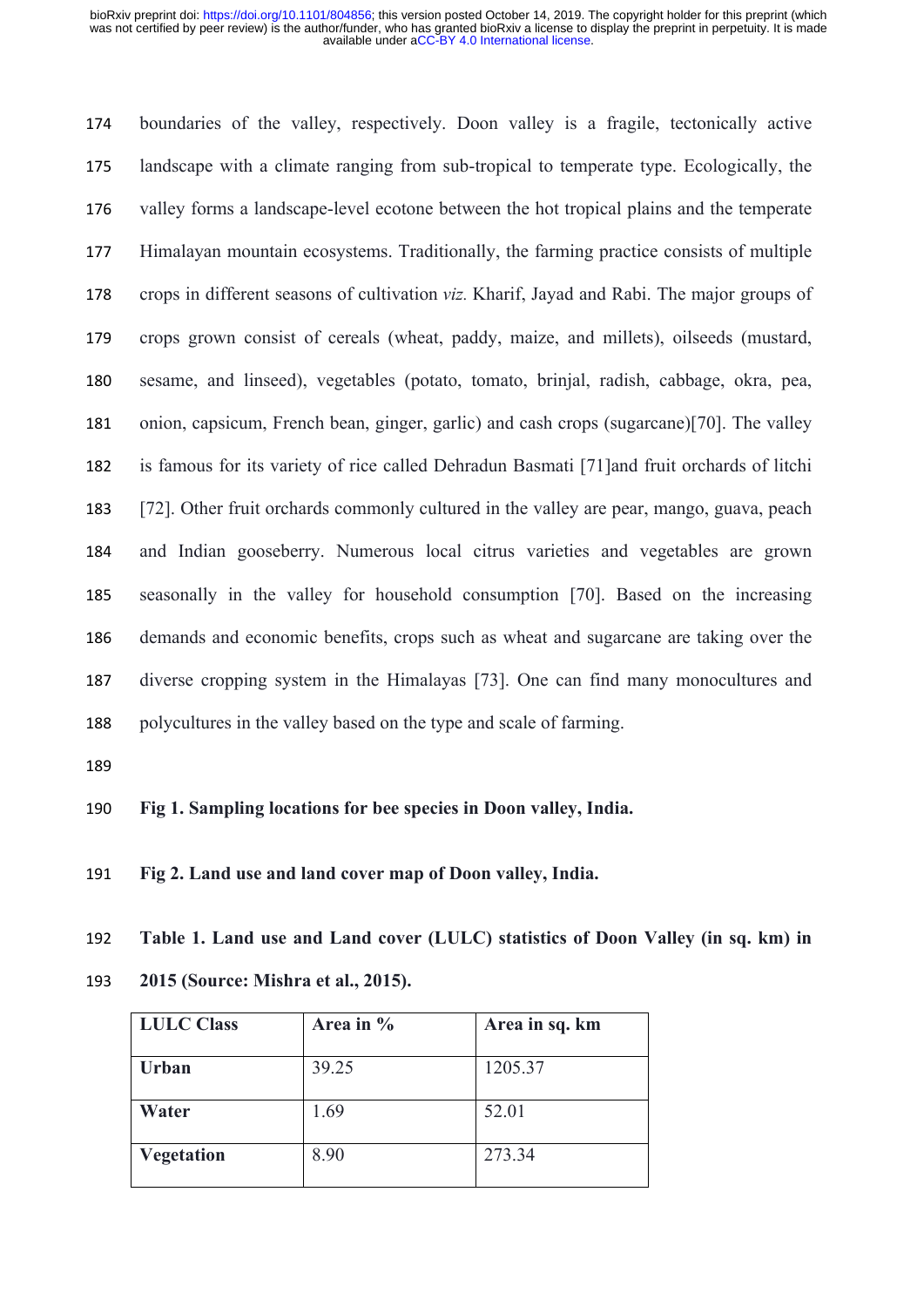| <b>Agriculture</b> | 33 <sup>7</sup><br>33.12 | 1016.98 |
|--------------------|--------------------------|---------|
| <b>Barren Land</b> | 7.04                     | 523.29  |

#### **Study Design**

 Since we wanted to compare the bee diversity in natural and agriculture areas, we sampled majorly different types of the habitats mentioned above in Doon valley. The stratified random sampling design was followed in the two habitats (natural- 13500 sq. m and agriculture- 7000 sq. m) across the study site. The minimum radial distance of 1km was maintained between sites within a particular stratum. Sites were chosen such that a 50m buffer was left from the edge of the strata. Among the natural habitats, we sampled sal *Shorea robusta* forests, riverine patches and small patches of diverse vegetation (teak *Techtona grandis*, pine *Pinus roxburghii*, bamboo *Bambusa* sp. and derelict tea *Camellia sinensis* plantations). Polycultures and monocultures consisting of food crops and fruit orchards were sampled among the agricultural habitats. We laid 27 sampling plots in the natural habitat and 14 plots in the agriculture. The plots were belt 207 transects of  $100 \text{m} \times 5 \text{m}$  with five subsampling plots of  $5 \text{m} \times 5 \text{m}$  dimension. The study site consisted of 203 subsampling plots in the natural (Sal- 45, riverine- 60 and miscellaneous-30) and agricultural (polyculture- 33, monoculture- 35) habitats. The sampling was carried out in the peak flowering periods. Three replicates were repeated from February to May in 2012, January to May 2013 and 2014.

 Bee Sampling and Identification- Bees were sampled using active and passive methods on each transect. The active methods included visual observations using a transect walk and net sweeping. Visual observations were performed with a walk along the length of the transect searching for bees up to 2m on either side. Any sightings beyond this distance were ignored. It took approximately 20 minutes to complete one transect walk. Three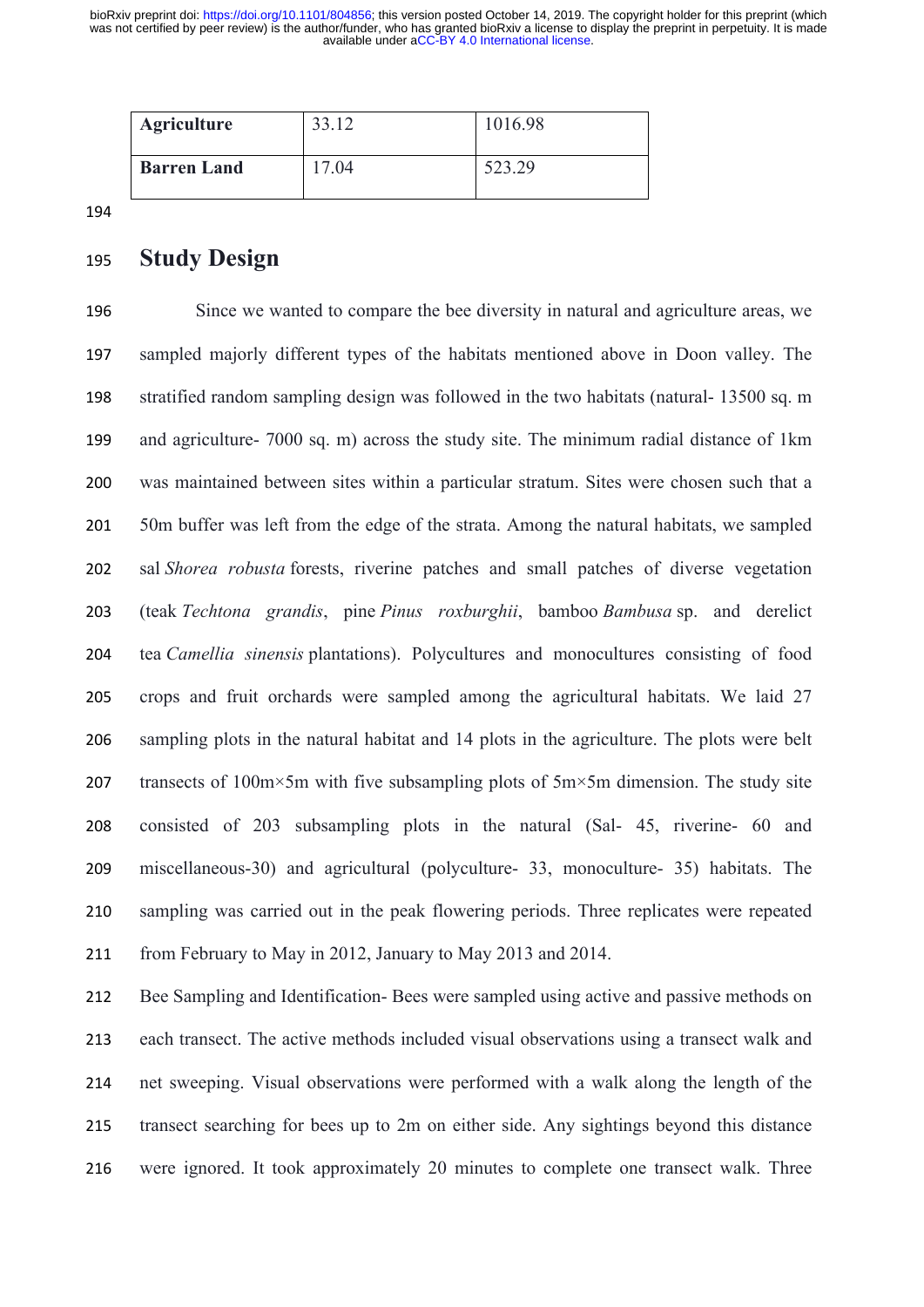temporal replicates of the transect walk were taken from 600 to 800 hrs., 1200 to 1400 hrs. and 1600 to 1800 hrs. Species unidentifiable in the field were collected using insect nets for further identification. The passive method comprised of the use of coloured 220 pantraps to collect bees that are attracted to flower colours [74–77]. A set of three colours of plastic pantraps were used: yellow, blue and white [39]. Initially, the pantraps were left for 24 hrs. However, this duration yielded a low number to no bees. Thus, we left these pantraps for 48 hours and collected them on the third day. In total, 1827 pantrap sampling sessions were run (203 traps of three colours with three replicates) throughout the study period across the valley. Bees collected using all the different methods was appropriately curated. Specimens were stored either as a dried specimen and spread in insect boxes or as wet specimen in 70% ethanol vials till further identification. A standard identification key by Michener [4] was referred, to identify bees into families and further. We sorted the specimen into morphospecies as recognizable taxonomic units (RTU) for further data analysis [78–80].

#### **Data Analysis**

 Active sampling resulted in 2799 (Sweep Net=34, Observation=2765) bee records compared to passive (n=432) methods. We pooled the data obtained from both active and passive sampling to assess the species diversity of bees across different families. We calculated the bee species richness for all the habitats using non-parametric estimators (Colwell and Coddington 1994). We computed the Bray-Curtis dissimilarity index to examine whether bee species composition in the two primary habitats varied in Doon valley using Analysis of Similarity (ANOSIM) [81,82]. A non-metric multidimensional scaling (NMDS) ordination was performed on the rank orders of dissimilarity values 241 obtained from the ANOSIM. We encountered honey bees frequently  $(n = 2468)$  compared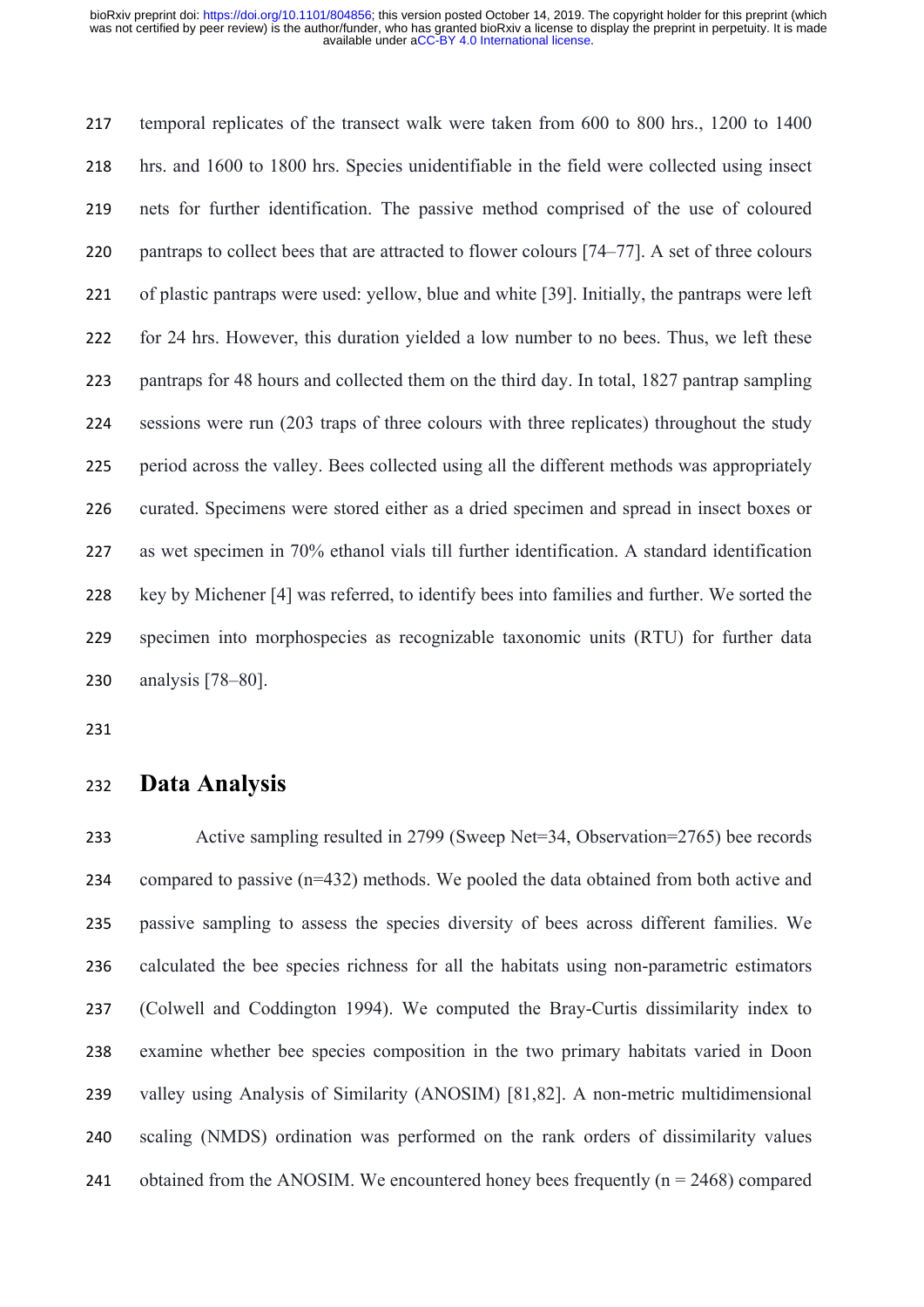to non-*Apis* bees (n = 331) in active sampling, suggesting an observation bias towards the former. Hence, we used only pantrap records of bees for the ANOSIM. We performed a multinomial species classification based on species habitat preferences to test the association of bee compositions with natural and agricultural habitats [83]. The data for all the agricultural sampling plots at varying distances from natural habitats was compiled to explore whether natural habitats act as a refuge for bee communities of the agroecosystems. We classified the distance of sampling plot in agriculture from the nearest natural habitats into seven classes. Each distance class was 100 m wide beginning at zero to 700 m. Individual Shannon diversity indices (H') were computed for each of the eight distance classes. We used regression analysis on the Shannon diversity for each distance class to investigate if nearness to natural habitat affects the diversity of bee assemblages in agroecosystems.

 We wanted to test whether polycultures behave similarly to natural habitats compared to monocultures. For this we measured the Shannon-Weiner diversity of bees across 78 subsampling plots from monoculture and polyculture farms near (< 100m) and far from forests or wilderness (> 100m) *viz.* 20 monocultures near to the forest, 20 monocultures far from the forest, 18 polycultures close to forest and 20 polycultures far from forest. We compared the farm Shanon-Weiner diversity values with that of the different forests combined.

 The analyses were carried out in the program R version 3.3.1 using package "vegan"[84,85].

### **Results**

 We recorded 3231 (432 in pantraps, 2799 through observation samplings) individual adult female bees. These individuals belonged to 43 species of bees falling in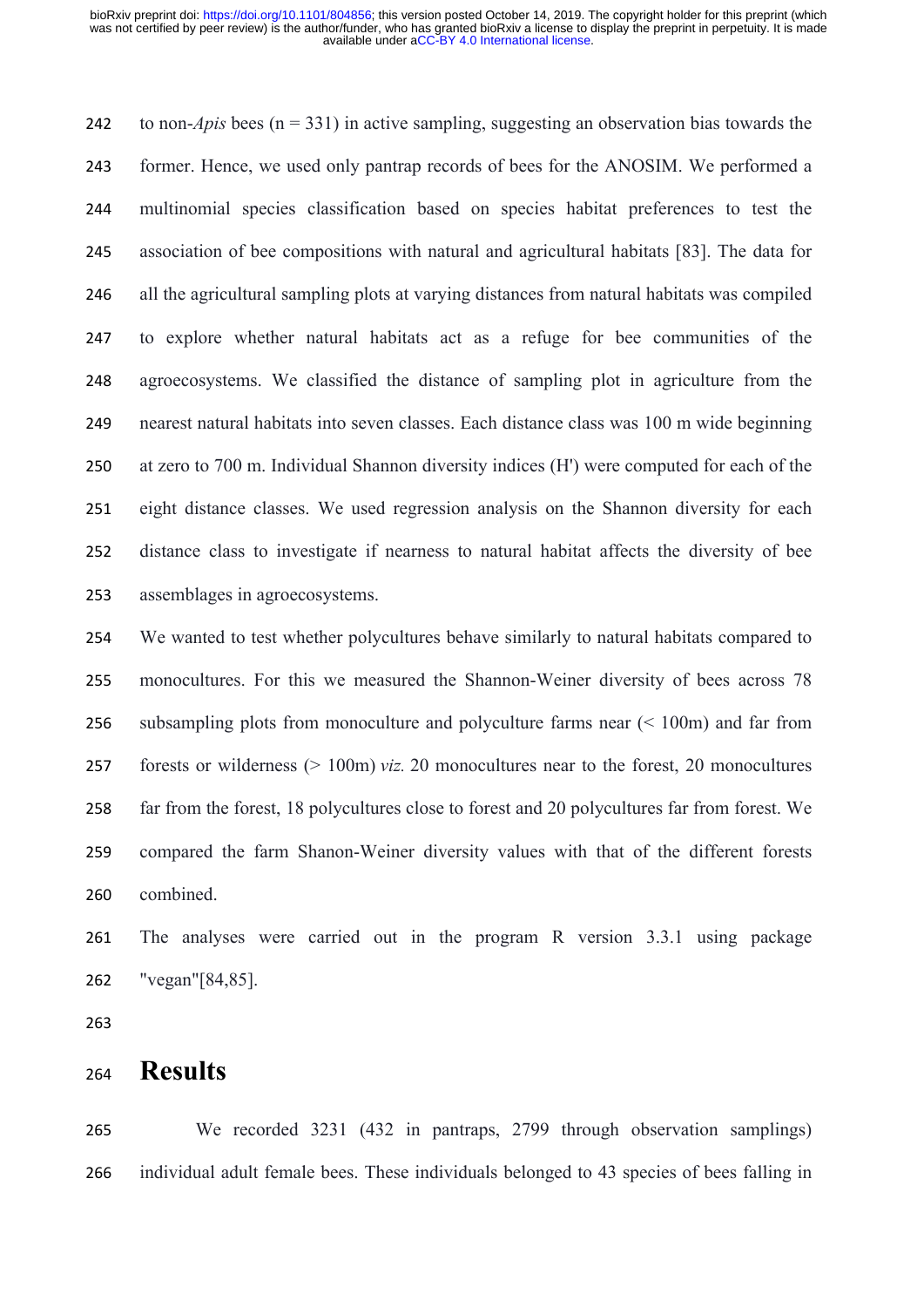- five families and 17 genera (Table 2). There were thirty-nine non-*Apis* and
- four *Apis* (*Apis indica, A. florea, A. mellifera* and *A. dorsata*) bee species.

#### **Table 2. List of bees from Doon Valley**

|                |            |                          | <b>Agriculture</b>       | <b>Natural</b>           |
|----------------|------------|--------------------------|--------------------------|--------------------------|
| No.            | Family     | <b>Bee Species</b>       | habitat                  | habitat                  |
| $\mathbf{1}$   | Andrenidae | Andrena Euandrena sp. 3  | $\boldsymbol{+}$         | $\boldsymbol{+}$         |
| $\overline{2}$ | Andrenidae | Andrena Euandrena sp. 4  | $\boldsymbol{+}$         | $+$                      |
| $\overline{3}$ | Andrenidae | Andrena flavipes         | $+$                      | $+$                      |
| $\overline{4}$ | Andrenidae | Andrena sp. 2            | $\boldsymbol{+}$         | $\boldsymbol{+}$         |
| 5              | Andrenidae | Andrena sp. 3            | $\boldsymbol{+}$         | $\bar{\phantom{a}}$      |
| 6              | Andrenidae | Andrena Zonandrena sp. 1 | $\, +$                   | $+$                      |
| $\overline{7}$ | Andrenidae | Andrena sp. 4            | $\boldsymbol{+}$         | $\boldsymbol{+}$         |
| 8              | Andrenidae | Andrena sp. 1            | $\boldsymbol{+}$         | $\boldsymbol{+}$         |
| 9              | Apidae     | Amegilla zonata          | $\overline{\phantom{a}}$ | $\boldsymbol{+}$         |
| 10             | Apidae     | Anthophora sp. 2         | $\overline{a}$           | $\boldsymbol{+}$         |
| 11             | Apidae     | Anthophora sp. 1         | $\overline{\phantom{a}}$ | $\boldsymbol{+}$         |
| 12             | Apidae     | Apid sp. 1               | $\overline{a}$           | $\boldsymbol{+}$         |
| 13             | Apidae     | Apis dorsata             | $\boldsymbol{+}$         | $\boldsymbol{+}$         |
| 14             | Apidae     | Apis florea              |                          | $\overline{\phantom{a}}$ |
| 15             | Apidae     | Apis indica              | $\boldsymbol{+}$         | $\overline{\phantom{0}}$ |
| 16             | Apidae     | Apis mellifera           | $\boldsymbol{+}$         | $\boldsymbol{+}$         |
| 17             | Apidae     | Bombus haemorrhoidalis   | $\boldsymbol{+}$         | $\boldsymbol{+}$         |
| 18             | Apidae     | Ceratina smaragdula      | $\boldsymbol{+}$         | $\boldsymbol{+}$         |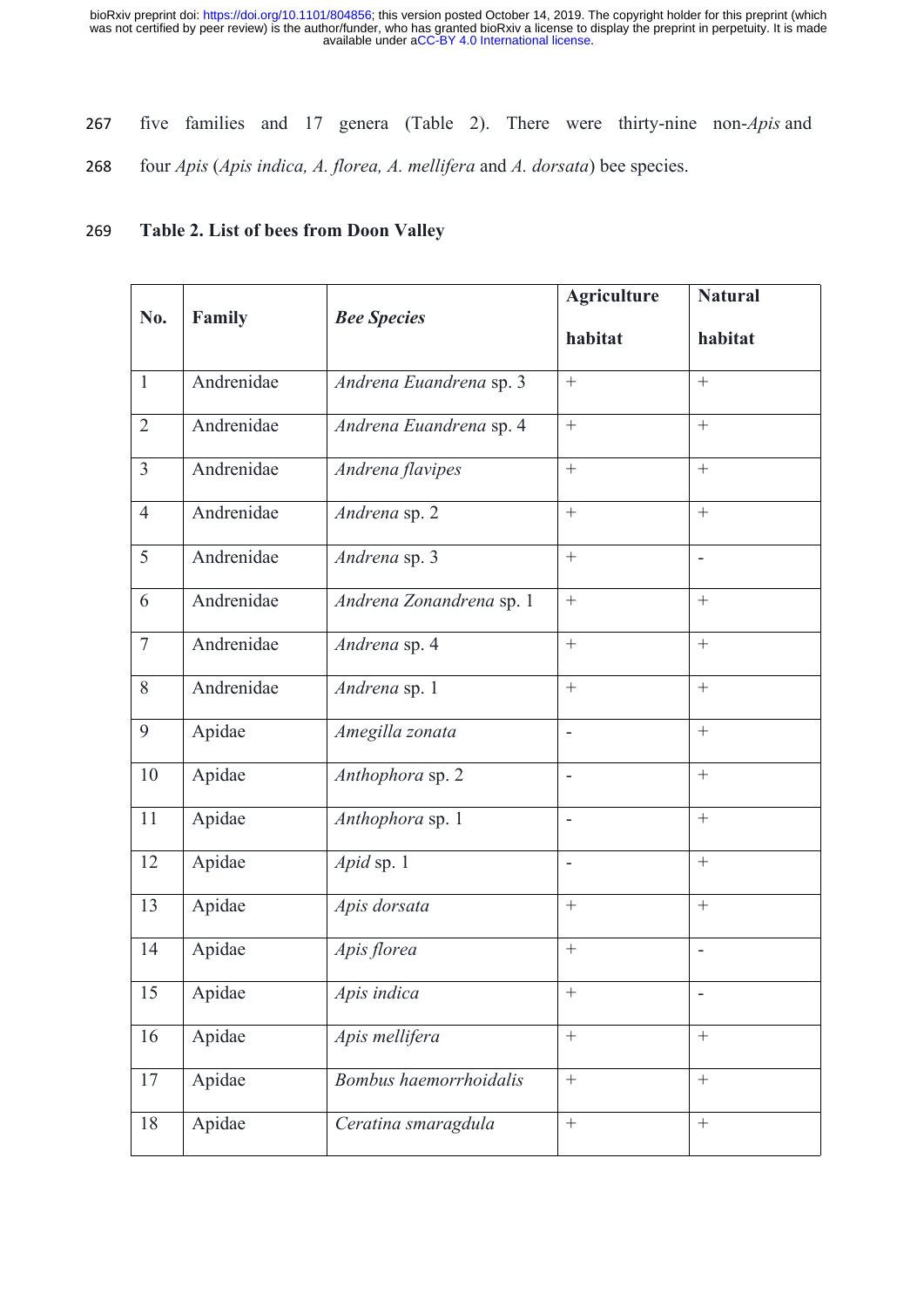| 19 | Apidae       | Ceratina sp. 5       |                          | $\boldsymbol{+}$  |
|----|--------------|----------------------|--------------------------|-------------------|
| 20 | Apidae       | Ceratina sp. 2       | $\overline{\phantom{a}}$ | $\boldsymbol{+}$  |
| 21 | Apidae       | Ceratina sp. 3       | $\boldsymbol{+}$         | $\boldsymbol{+}$  |
| 22 | Apidae       | Ceratina sp. 4       | $\overline{\phantom{a}}$ | $\qquad \qquad +$ |
| 23 | Apidae       | Colletid sp. 1       | $\boldsymbol{+}$         | $\boldsymbol{+}$  |
| 24 | Apidae       | Tetragonula sp. 2    | $\boldsymbol{+}$         | $\boldsymbol{+}$  |
| 25 | Apidae       | Tetragonula sp. 1    | $\overline{\phantom{a}}$ | $\boldsymbol{+}$  |
| 26 | Apidae       | Xylocopa astuens     | $\boldsymbol{+}$         | $\boldsymbol{+}$  |
| 27 | Apidae       | Xylocopa sp. 1       | $\boldsymbol{+}$         | $\boldsymbol{+}$  |
| 28 | Halitidae    | Halictid sp. 4       | $\overline{\phantom{a}}$ | $\boldsymbol{+}$  |
| 29 | Halitidae    | Halictid sp. 1       | $\boldsymbol{+}$         | $\boldsymbol{+}$  |
| 30 | Halitidae    | Halictus sp. 2       | $\boldsymbol{+}$         | $\boldsymbol{+}$  |
| 31 | Halitidae    | Halictus sp. 3       | $\boldsymbol{+}$         | $\boldsymbol{+}$  |
| 32 | Halitidae    | Lasioglossum sp. 2   | $\boldsymbol{+}$         | $\boldsymbol{+}$  |
| 33 | Halitidae    | Lasioglossum sp. 1   | $\frac{1}{2}$            | $\boldsymbol{+}$  |
| 34 | Halitidae    | Nomia interstitialis | $\boldsymbol{+}$         | $\boldsymbol{+}$  |
| 35 | Halitidae    | Nomia sp. 1          | $\boldsymbol{+}$         |                   |
| 36 | Halitidae    | Nomia wetwoodi       | $\boldsymbol{+}$         | $\blacksquare$    |
| 37 | Halitidae    | Patellapis sp. 1     | $\overline{\phantom{a}}$ | $\boldsymbol{+}$  |
| 38 | Halitidae    | Sphecodes sp. 1      | $+$                      | $+$               |
| 39 | Megachilidae | Megachile lanata     | $\overline{a}$           | $\boldsymbol{+}$  |
| 40 | Megachilidae | Megachile sp. 1      | $\blacksquare$           | $+$               |
| 41 | Megachilidae | Megachile sp. 9      | $\overline{\phantom{a}}$ | $+$               |
| 42 | Megachilidae | Megchile sp. 8       | $\overline{\phantom{a}}$ |                   |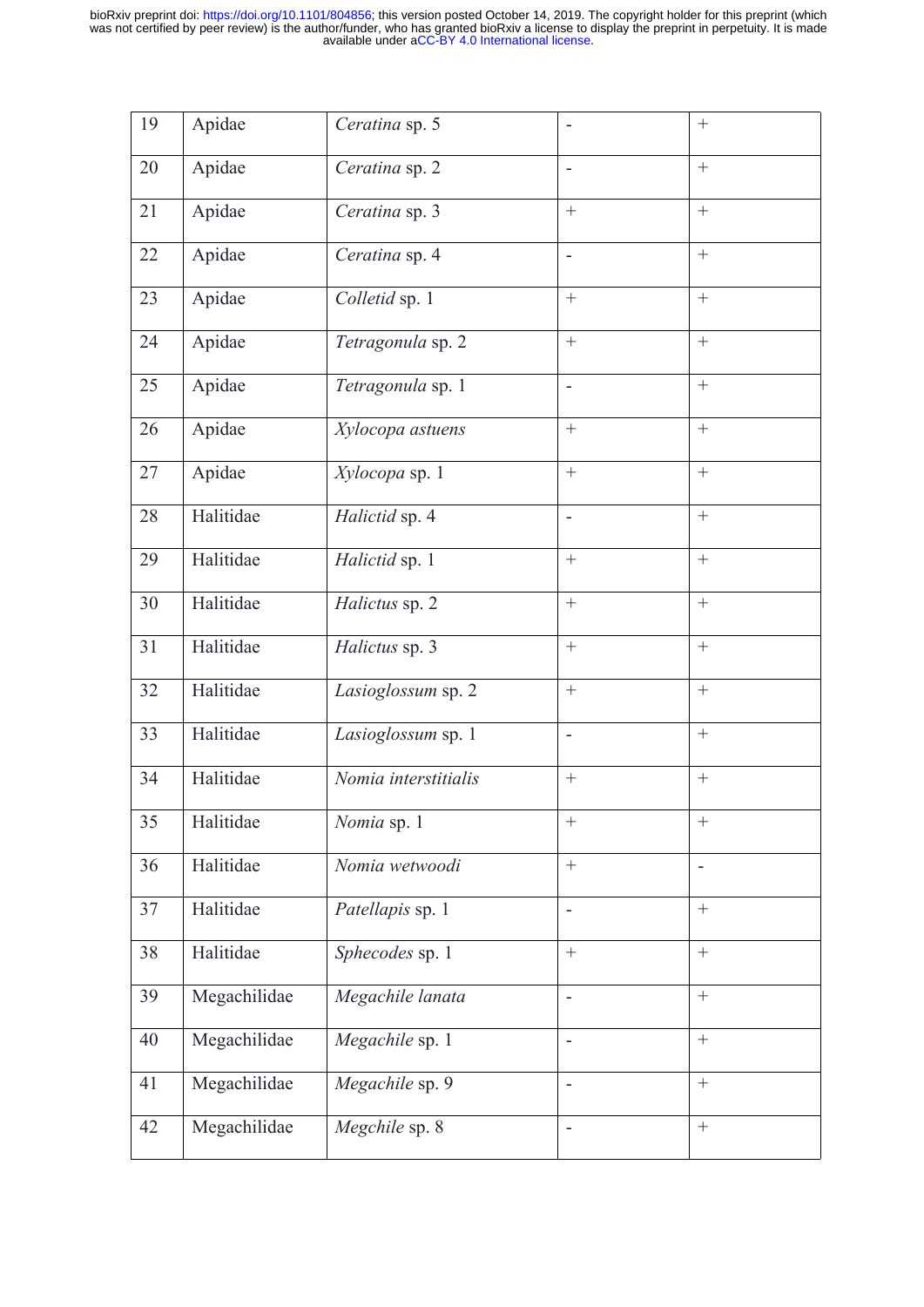| 43 | Megachilidae | Osmia adae |  |
|----|--------------|------------|--|
|    |              |            |  |

 The species composition of bees was significantly more similar within habitats 272 than between habitats (R statistic =  $0.20$ ,  $p = 0.004$ ) (Table 3). Bee composition in agroecosystems slightly overlapped with the different natural habitats. We pooled the data for the different natural habitats and overlaid it on that of agroecosystems. We found that arable lands shared the majority of the species with the different natural habitats in the 276 Doon valley (Fig 3).

 **Fig 3. Species composition of bees in different habitats in Doon valley constructed using Nonmetric Multidimensional Scaling.** Overlay of bee communities between agroecosystems (green polygon) and different types of forest habitats (blue, orange, & red). Forest habitats pooled together (black polygon).

 **Table 3. Comparison of bee community similarity between forest (Riverine Forest- RF, Sal Forest- SF and Miscellaneous vegetation- MIS) and agroecosystems (AGR) habitats in Doon valley (Pair wise ANOSIM, p<= 0.05).** (Values above and below diagonal are R and p values respectively).

| RF    | 0.33  | 0.09  | 0.23       |
|-------|-------|-------|------------|
| 0.006 | SF    | 0.22  | $-0.01$    |
| 0.07  | 0.007 | AGR   | 0.01       |
| 0.05  | 0.46  | 0.409 | <b>MIS</b> |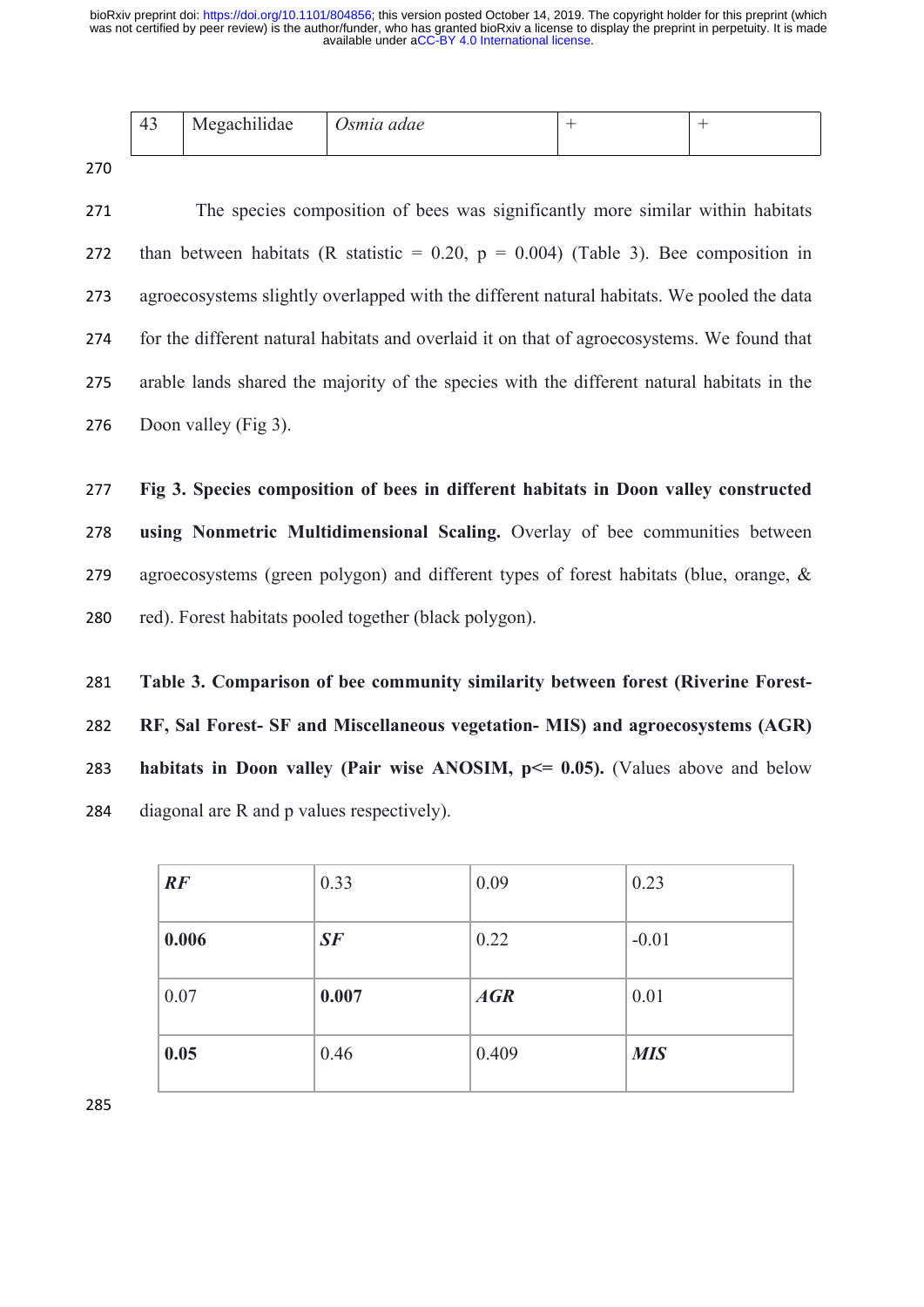We classified the bees into habitat (agriculture, forest) specialists, generalists and species too rare to be classified with confidence (Fig 4). Of the total bee species, 58.14% 288 were rare  $(n= 25)$ ,  $25.58\%$   $(n= 11)$  were forest specialists, and  $9.3\%$   $(n= 4)$  were generalists and found in both the habitats. During sampling three bee species (6.98%) *viz.*, Dwarf bee (*Apis florea*), Asiatic honey bee (*Apis indica*), and *Andrena* sp. three were detected only in the agricultural habitats. It is interesting to note that these species were observed inhabiting edges and interiors of the forests in the vicinity of the agroecosystems. Hence, these species are not specialists to agroecosystems but use both the habitats for foraging and nesting and may be subjective to availability of different resources year-round.

# **Fig 4. Species classification into specialists (agricultural and forest habitats) and generalists in Doon valley (Specialization threshold K = 2/3, Alpha level = 0.005).**

 Bee diversity was significantly higher in agroecosystems in close proximity to 299 forests (H' for  $\leq 200$  m = 1.60) compared to those further away (H' for  $\geq 600$  m = 0.56) 300  $(R2= 0.782, SE = 0.148, p value = 0.004)$  (Fig 5).

# **Fig 5. Influence of natural habitat on bee community richness in agroecosystems (linear regression model; R2 = 0.782, SE = 0.148, P = 0.004).**

 Our results demonstrate that forests harboured the highest number of bees (n=21), followed by polycultures near forests or wilderness (n=19) and monoculture near the 305 forest (n=15), polyculture away from the forest (n=13) and monocultures away from the forests (n=9). The Shannon-Weiner diversity of forests was 2.37, monocultures near forests were 2.13, polycultures near forest was 2.15, monocultures away from forest were 1.55 and polycultures away from the forest was 2.08. The bee community diversity between monocultures and polycultures close to the forests were similar than those farther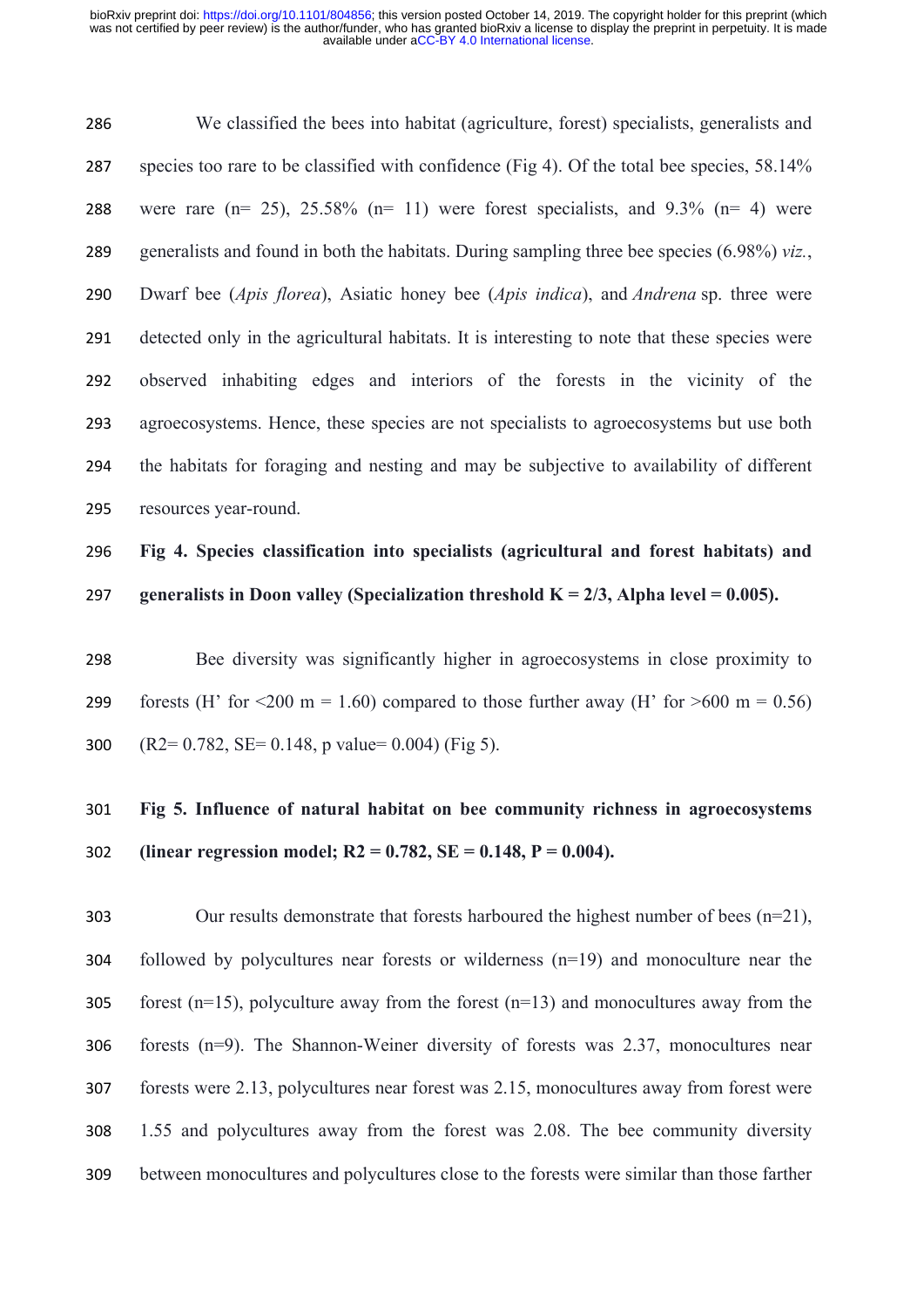- away. Polycultures supported a diverse bee community than monocultures that were away
- from the forests (Table 4).

#### **Table 4. Shannon-Weiner diversity of bee communities in forests, monocultures and**

**polycultures across Doon Valley, India.**

| Habitat                             | <b>Shannon-Weiner diversity Species Richness</b> |              |
|-------------------------------------|--------------------------------------------------|--------------|
| <b>Monoculture away from forest</b> | 1.55                                             |              |
| <b>Monoculture near forest</b>      | 2.13                                             | $ 15\rangle$ |
| Polyculture away from forest        | 2.08                                             | 13           |
| Polyculture near forest             | 2.15                                             | 19           |
| <b>Forests</b>                      | 2.37                                             | 21           |

# **Discussions**

 Continual land use changes to meet the needs of a growing human population are predicted to be the primary drivers of species decline [24], including essential pollinators such as bees [21]. The status of the vast majority of non-*Apis* bees remains uncertain owing to inadequate exploration. Honey bees, on the contrary, form only a small portion and yet have gained more considerable attention and became exhaustively studied. We attempt to bridge this gap and investigate the role of changing land use in shaping the non-*Apis* bee communities in a fragile river valley landscape at the foothills of the Himalaya. Ours is the first study on bees of this region and may be used as baseline evidence to compare future patterns in their communities locally. We found that Doon valley harbours 6.3% of the 678 bee species recorded from the Indian sub-continent [86].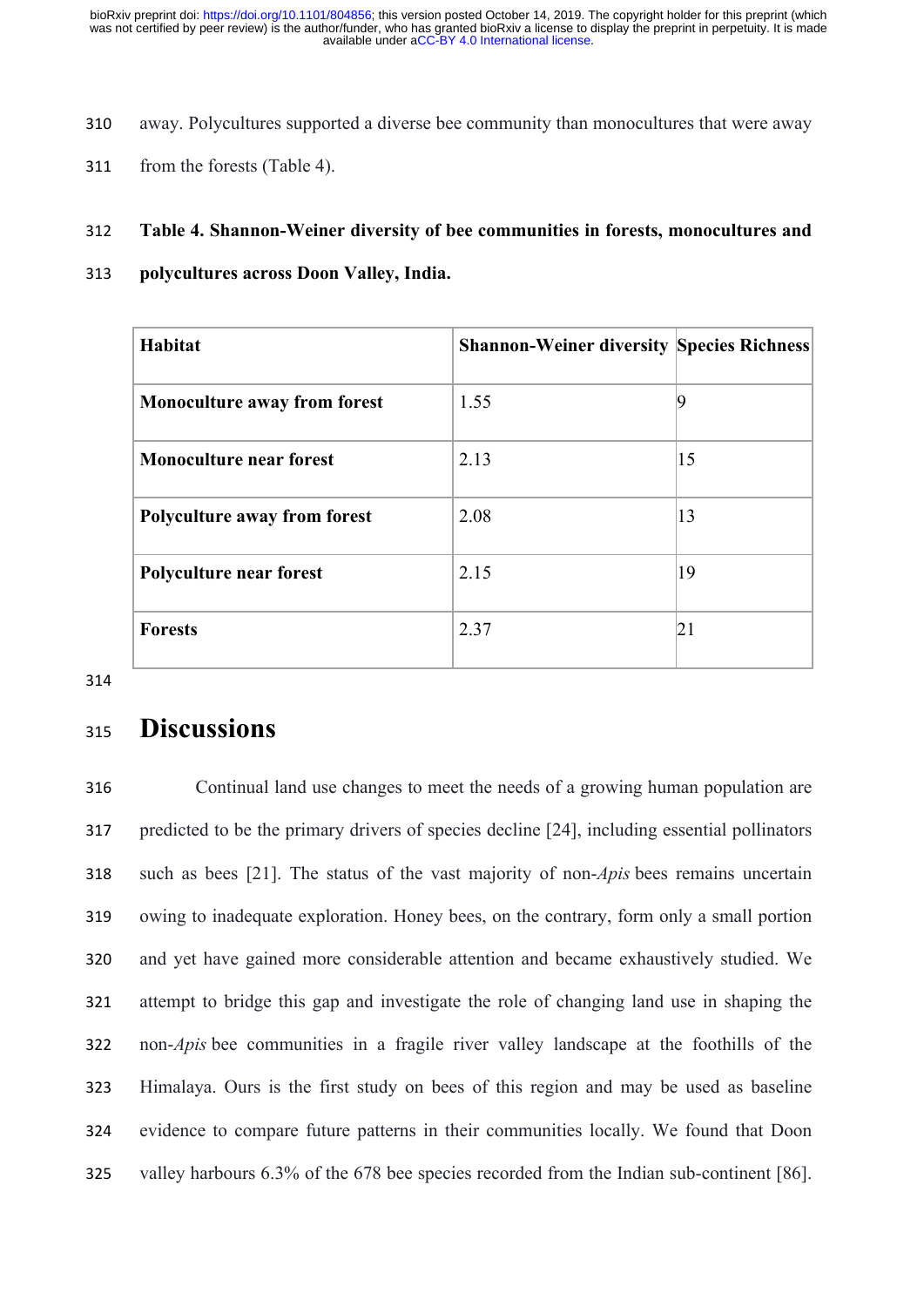Our investigation pointed out that a majority of these species consist of the less explored non-*Apis* bees (90.7%). Various bee researchers have demonstrated that honey bees (genera *Apis*) are a tiny fraction of the vast majority of bees described from the world over [4,87]. It is not surprising that the Doon valley demonstrates a similar pattern of the 330 bee biodiversity. Many ( $n = 30$ ) bees recorded in the present study ( $n = 43$ ) are segregated into morphospecies and are yet to be identified up to species level. Using specific taxonomic keys for bees may increase the total number of species in India.

 We found that bee composition within habitats demonstrated more significant similarity than between habitats in Doon valley. Interestingly, the bee composition of the agroecosystems was a subset of the natural habitats. Bees require a diverse habitat with resources for breeding, nesting, and foraging to complete their life cycles. All the resources required may be unavailable within the habitats that bees occupy. For example, some bees depend on particular plant pollen for proteins that may be highly nutritious for reproduction [88]. However, flowers with such protein-rich pollen may not bloom year around always, which makes them move from one habitat patch to another. Agroecosystems are abundant sources of mass flowering and may serve as a food support system for bees at a particular time of the year. Thus, numerous bees utilize both natural and human-managed ecosystems such as cropland to suffice their nutritional, sheltering and their reproduction requirements [22,41,43,44,88]. We sampled the bees in the peak flowering period in Doon valley. During this is the period many farms in the valley have abundant vegetables, fruits and oilseed plants in the various stages of flowering. Although most bees nested in different natural habitats, agroecosystems may act as rich foraging grounds for some species during the spring in the valley. Thus, the bee composition of agroecosystems overlapped partially with that of the natural habitats in the valley.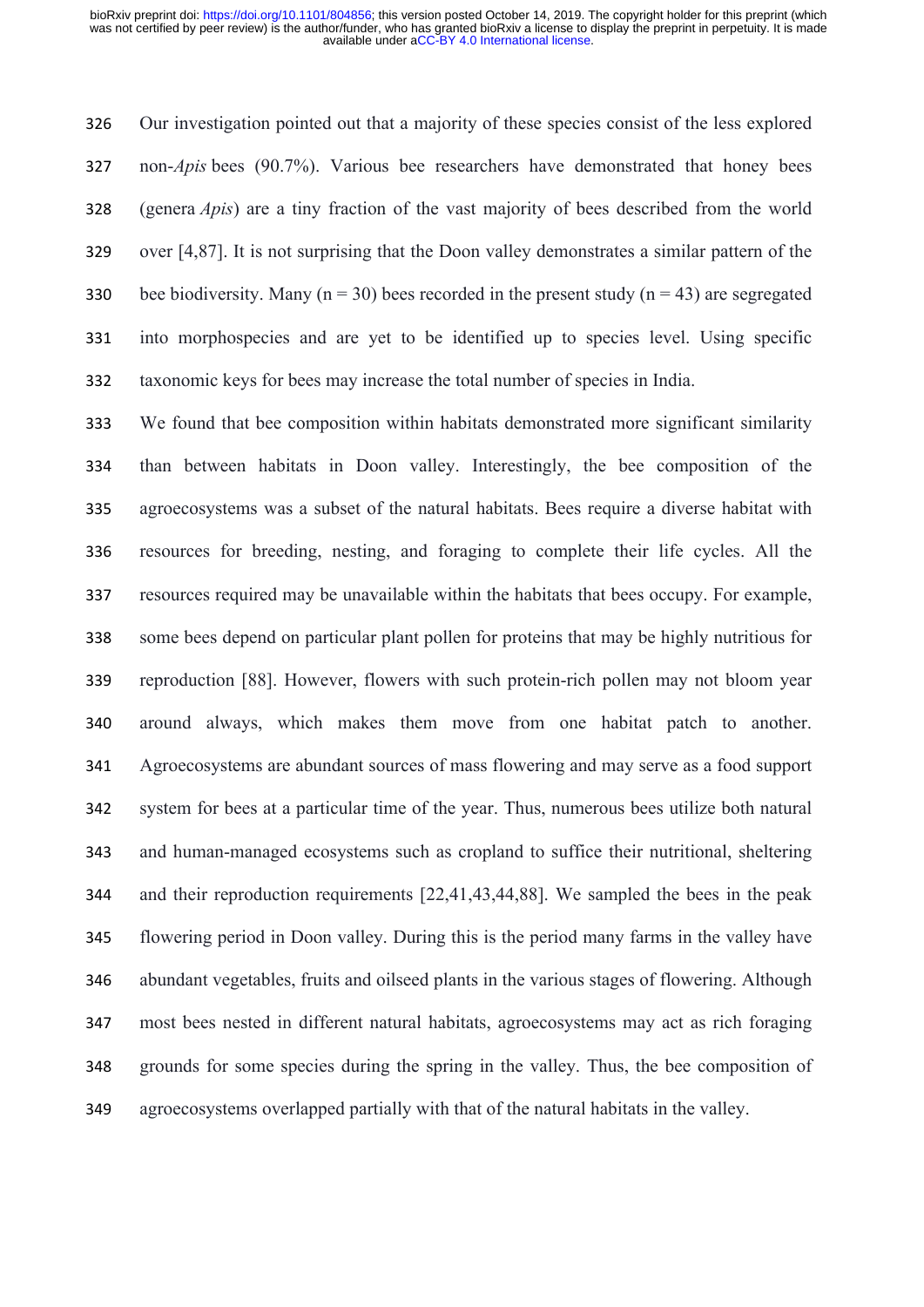Our study highlighted that more than half of the bees in the valley were rare. Patterns of the rarity of bees through a large number of singletons reported may arise because of under-sampling, an unrecognized universal trait of a rarity in communities or existence of transient species that thrive well in other regions [89]. Williams et al. [89] tried to understand the change in bee communities across the globe. They highlighted that the native bee community are highly diverse and rich in rare species at local scales (due to a large number of singletons at such scales). Several other researchers reported this pattern in various studies across regions [90–94]. We sampled the valley in peak flowering season, which may answer a part of the question of a rarity in species due to under- sampling during other seasons. Considering that Doon Valley is a transition between two different ecosystems, the other two possibilities of a large number of a rarity in communities based on a universal pattern and transient species cannot be ruled out.

 Over one-fourth of the bees, we recorded from the valley preferred natural habitats of the forests. Few generalist species were found in both the habitats. Interestingly, 3 of the bee species *viz.* Dwarf bee (*Apis florea*), Asiatic honey bee (*Apis indica*), and *Andrena* sp. 3) were classified to prefer agroecosystems. *Apis florea* prefers bushy shrubs with strong twigs to make their nests. Thus, they are highly sensitive to incidences, such as fires. Forest fires are frequent in the valley from mid to end of the spring. Activities such as leftover cigarette buds discarded by humans venturing into the forests for extracting fodder and firewood usually trigger forest fires. They are intensified further by the dry season. Hence, farm boundaries and hedgerows form favourable spaces for the dwarf bees to build their nests beside the availability of abundant food in the spring. The Asiatic honey bees are generalist feeders and feed in large numbers in farmlands with abundant flowering crops. One can observe these bees foraging in large numbers on mustard and other flowering crops in Doon valley in the spring. During different seasons these bees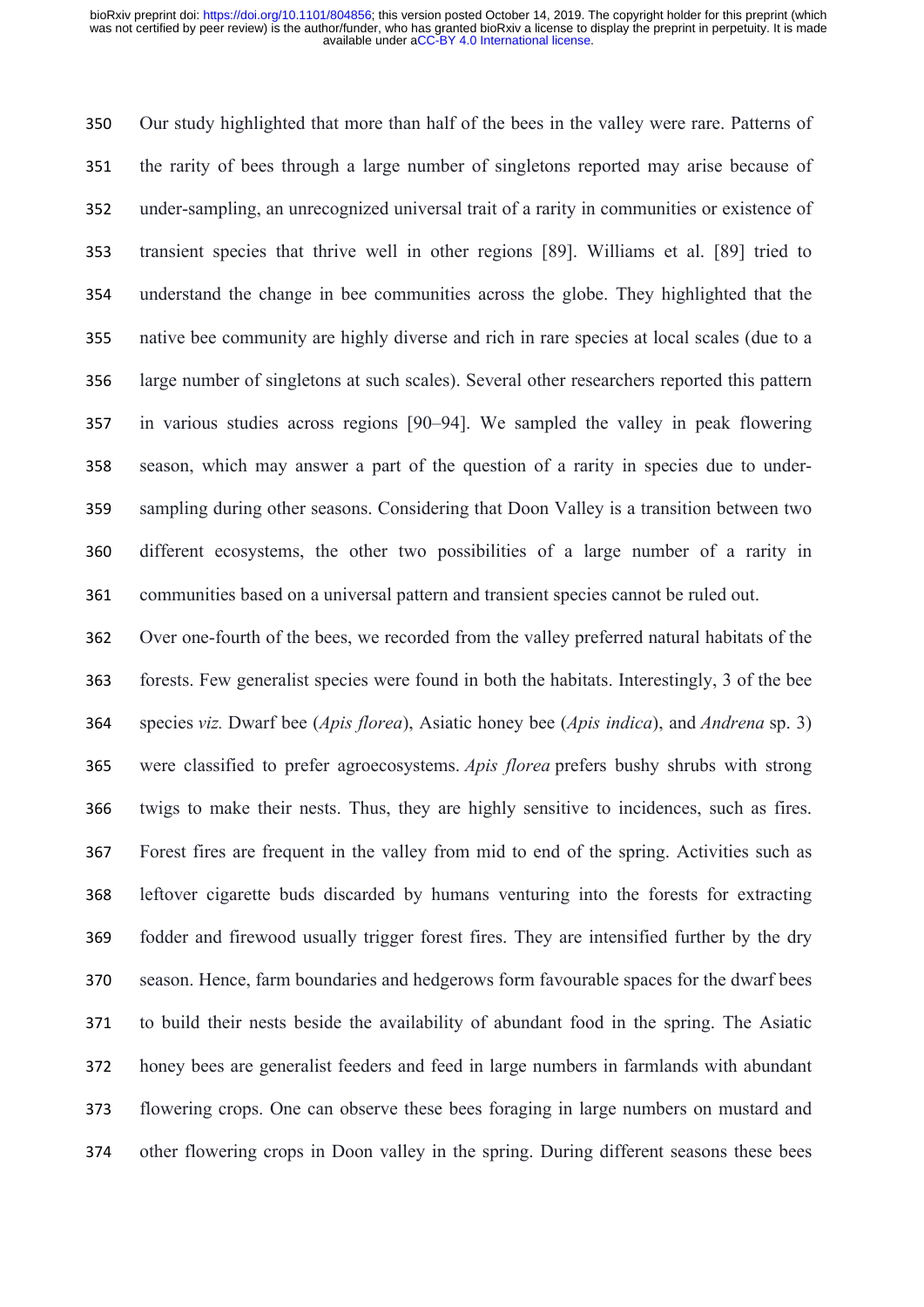are seen foraging on a diversity of wild and cultivated plants. They reside in parallel combs similar to their close cousins, the *Apis mellifera* in hollows of trees, rocks or undisturbed enclosed spaces in case of urban areas. Finding *A. indica* hives in farmlands are rare unless there are intact patches of large trees with hollows or rocky patches. Forests are suitable and typical habitats to find these bees. *Andrena* bees nest on well- drained, steep open banks [95]. Field boundaries that are used to segregate different crops in Doon valley provide such habitats in abundance. Morandin et al. [40] reported similar observations in their study where untilled field margins adjoining roads provided suitable habitats for *Andrena* bees to nest. Hence, these three species should be treated as facultative rather than specialists as they utilize resources from both the forests and the agroecosystems.

 Agroecosystems at increasing distances from the natural habitats demonstrated lower bee diversity in our study. Numerous studies in the past reported similar findings. Pollinators depend on natural and semi-natural habitats adjacent to agroecosystems for supplemental food resources and shelter [6,96–98]. Wild bees in forests demonstrate limited foraging ranges. The valuable services of these bees influence agroecosystems in the vicinity of forests [7]. Maintaining natural habitats within or surrounding the agroecosystems crucial for wild bee pollination services [99].

 Our results illustrate that monocultures close to forest ecosystems show diverse bee communities than those farther away. Surprisingly, the bee richness in polycultures away from the forests was similar to monocultures in close vicinity of the forests. Our results demonstrate that polycultures behave similar to natural habitat in conserving bees. The outcomes of our study indicate that polyculture farms had rich bee species compared to monoculture. Earlier studies (Potts et al. 2003) showed that bee communities are positively linked to floral diversities and prefer polyculture over monoculture [100]. The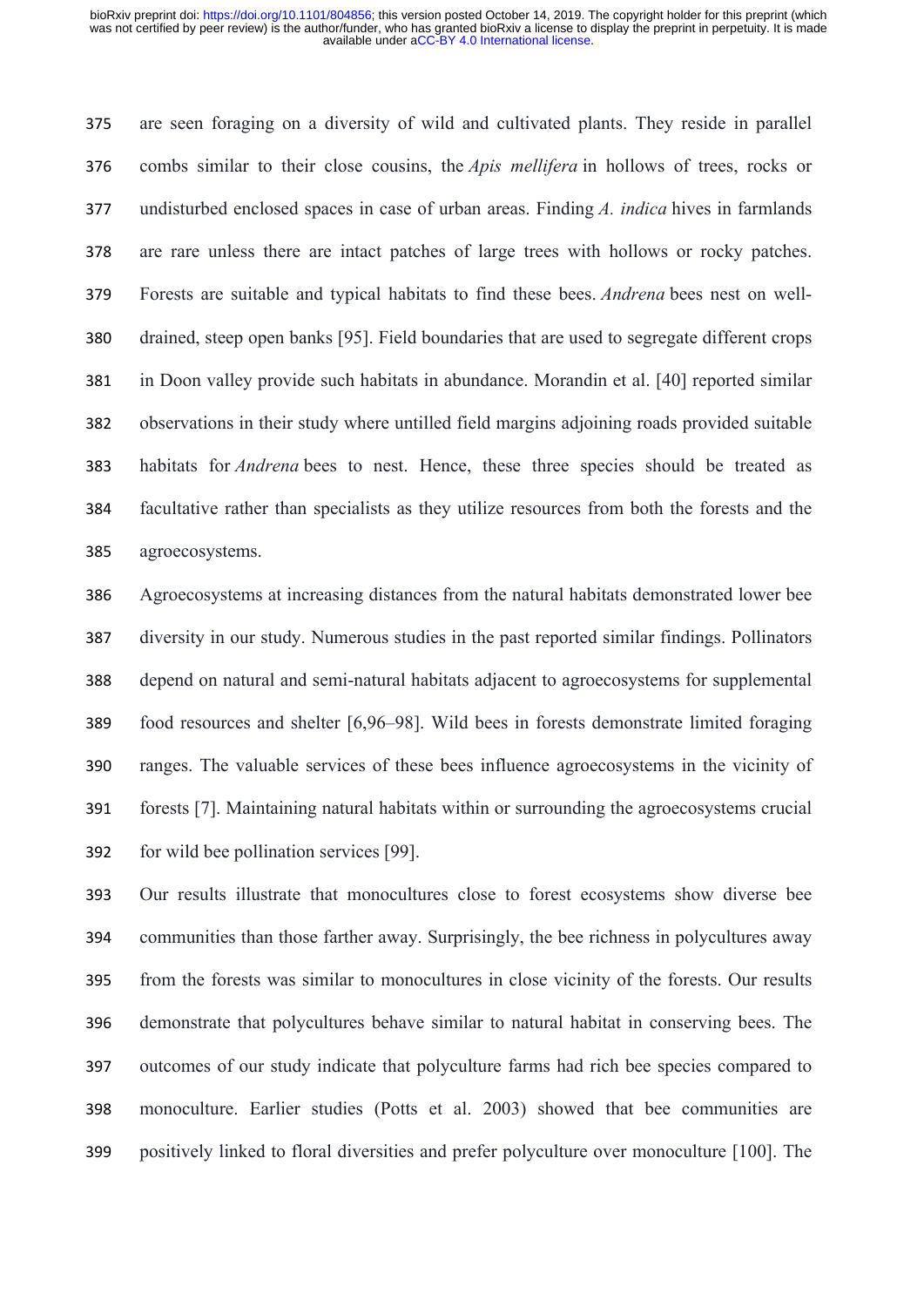traditional Himalayan agriculture consists of diverse crops [101]. Polyculture systems that we sampled consisted of different crops in combinations of 2 to 4 species and wildflowers on the bunds to segregate them, which may have supported a rich composition of bees. On the contrary, our study recorded fewer bee species in monocultures of wheat (*Triticum* spp.) and mustard (*Brassica juncea* (L.) Czern). Wheat is wind-pollinated and does not provide biotic pollinating agents with rewards such as nectar and pollen. In monoculture, we found most bee species on mustard or on wild invasive plants such as *Lantana camara* and *Ageratum conyzoides* that grew on the boundaries of the farms. Polycultures have a greater diversity of native plants than monocultures which influences the bee biodiversity in agroecosystems [102]. Our findings demonstrate that forests are reservoirs of diverse bee communities in adjoining patches of agroecosystems. The present analysis supports the fact that polycultures act as reservoirs of habitat to bees compared to monocultures in close vicinity to natural habitats.

# **Conclusions**

 Our investigation on bees in Doon valley, a landscape with gradual changing LULC at the foot of the Himalaya, is the first one to document the bees (*Apis* and non- *Apis*) in the forest and agricultural habitats of the region. Our findings demonstrate that the Doon valley landscape and its natural habitats are a refuge to a diverse community of rare and specialist bees. Agroecosystems shared a lot more species in common with each of the natural habitats. Forests and wilderness are essential habitats to support diverse bee communities in and around the agroecosystems. Furthermore, polycultures support higher bee diversities over monoculture practices. Wilderness along field boundaries such as hedges stands as connectivity between different habitats. Monoculture expansions have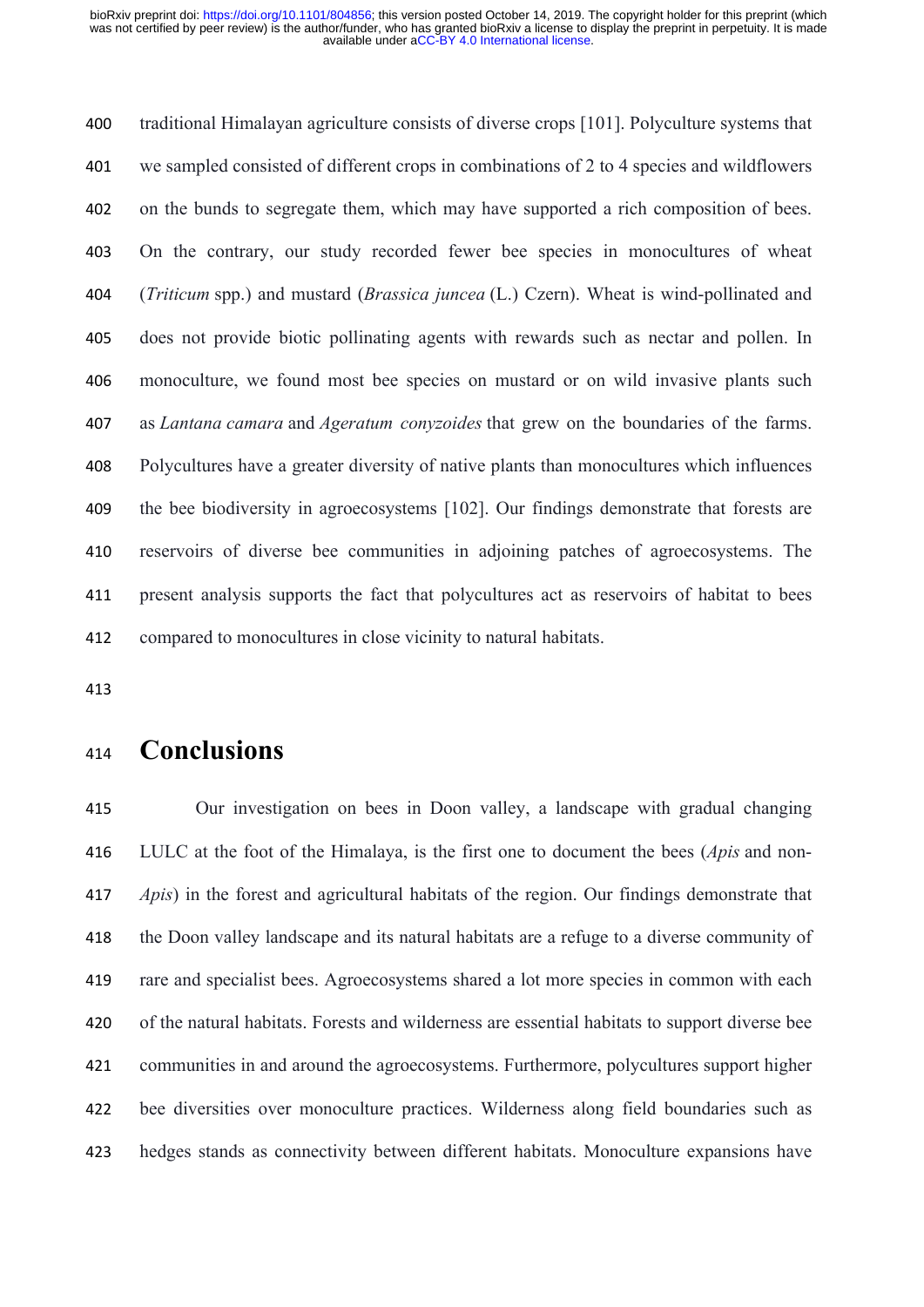diminished these vital corridors [38,103,104], affecting the survival of pollinators [45]. Our study implies the importance of multi-crop farming and preserving as many natural habitats as possible to attract native bees and benefit both cultivated and wild plant production.

 The global tree cover shows an increase of 7% (2.24 million sq. km) from 1982 to 2016 (Song et al. 2018), differing from a previous assessment claiming loss of forest (FAO 2015). India was ranked first in short vegetation gain (270,000 sq. km), most of which can be attributed to the agricultural intensification under the green revolution [105]. Extension of land under intensive agrarian practices is a prime cause of deforestation and loss of wilderness habitats. Wilderness play buffers to biodiversity that have lost intact natural habitats. Loss of wilderness causes the extinction of several terrestrial species across the global biogeographic realms, including the Indomalayan region [106]. Loss of wilderness habitats comprising of essential resources can drive local pollinators depending on them to extinction. Our investigation highlights that natural habitats are integral to bee diversity. In the milieu of honey bee decline worldwide Polycultures give some hope to non-*Apis* bee diversity in a Himalayan valley landscape. Thus, there is a ray of hope to "land sharing and sparing" as Baurdon and Giller to feed a growing population [107]. Using ecologically friendly farming such as polycultures nutritious biodiverse food for a growing population can be produced while conserving wild pollinators simultaneously. An assessment on similar lines is needed to understand bee diversity occupying natural and arable habitats in the tropical and sub-tropical regions of the world. Besides, it is crucial to understand what percentage of these bees support crop production and do our present agricultural practices in return support bees?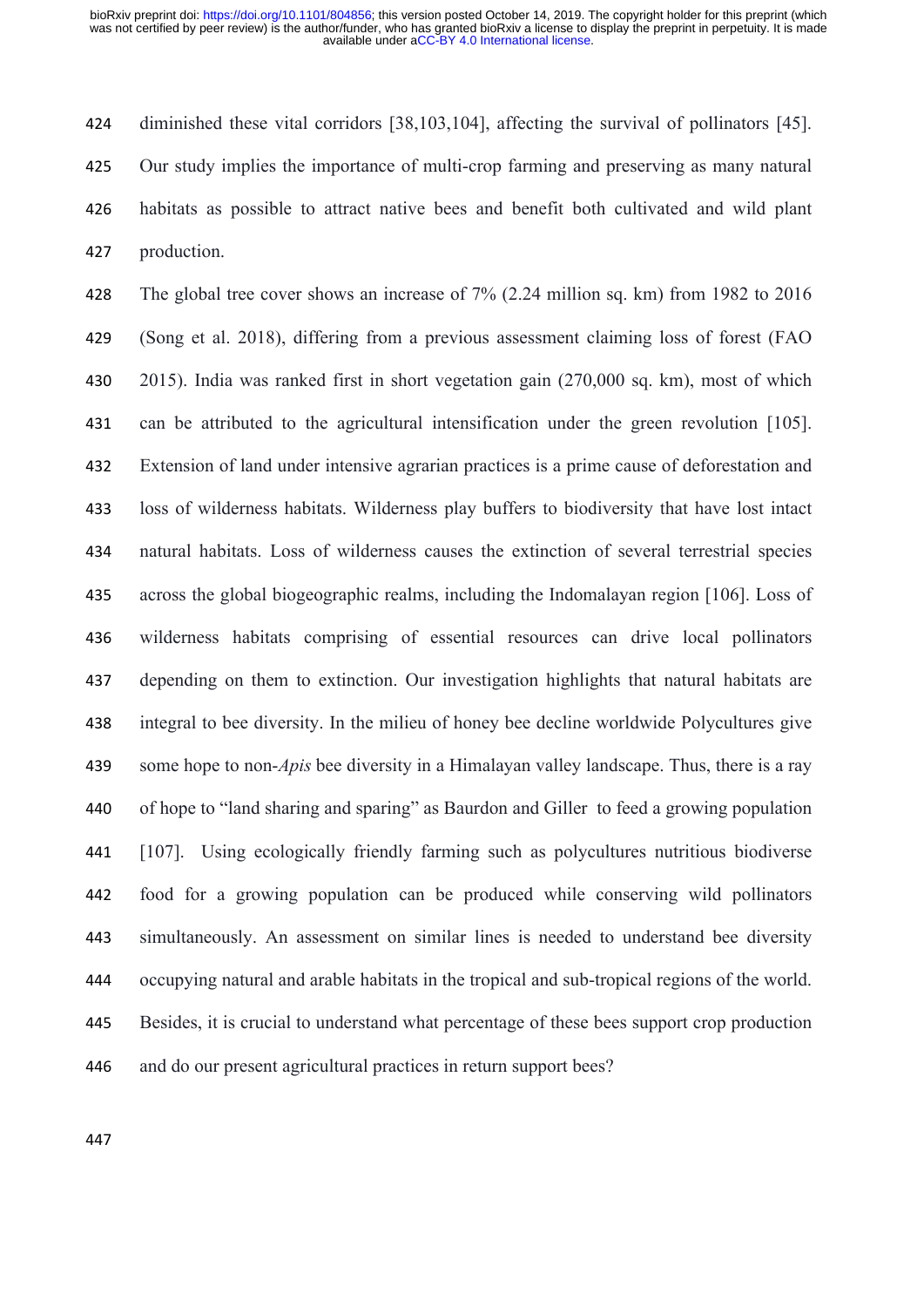## **Acknowledgements**

 We are grateful to the Director, Wildlife Institute of India, Director and Staff of Dehradun Forest Division, Uttarakhand. We thank the Department of Entomology, Indian Agricultural Research Institute, New Delhi for the guidance and identification of the specimen. We would like to extend our gratitude to Research Foundation for Science, Technology and Ecology, Navdanya Trust, New Delhi for their support to work with farmers. We are grateful to the State Biotechnology Department, Government of Uttarakhand, India. (SBD/R&D/01/11/02-87) for funding the study. We are indebted to the farmers in Doon valley for their cooperation in letting us conduct uninterrupted field work for the study.

# **References**

| 460 | Aguilar R, Ashworth L, Galetto L, Aizen MA. Plant reproductive susceptibility to |
|-----|----------------------------------------------------------------------------------|
| 461 | habitat fragmentation: Review and synthesis through a meta-analysis. Ecol Lett.  |
| 462 | 2006;9: 968-980. doi:10.1111/j.1461-0248.2006.00927.x                            |

2. Ashman T-L, Knight TM, Steets JA, Amarasekare P, Burd M, Campbell DR, et al.

 Pollen Limitation of Plant Reproduction: Ecological and Evolutionary Causes and Consequences. Ecology. 2004;85: 2408–2421. doi:10.1890/03-8024

- 3. Michener CD. Biogeography of the Bees. Ann Missouri Bot Gard. 1979;66: 277– 347.
- 4. Michener CD. The Bees of the World. Baltimore, Maryland: The John Hopkins University Press; 2007.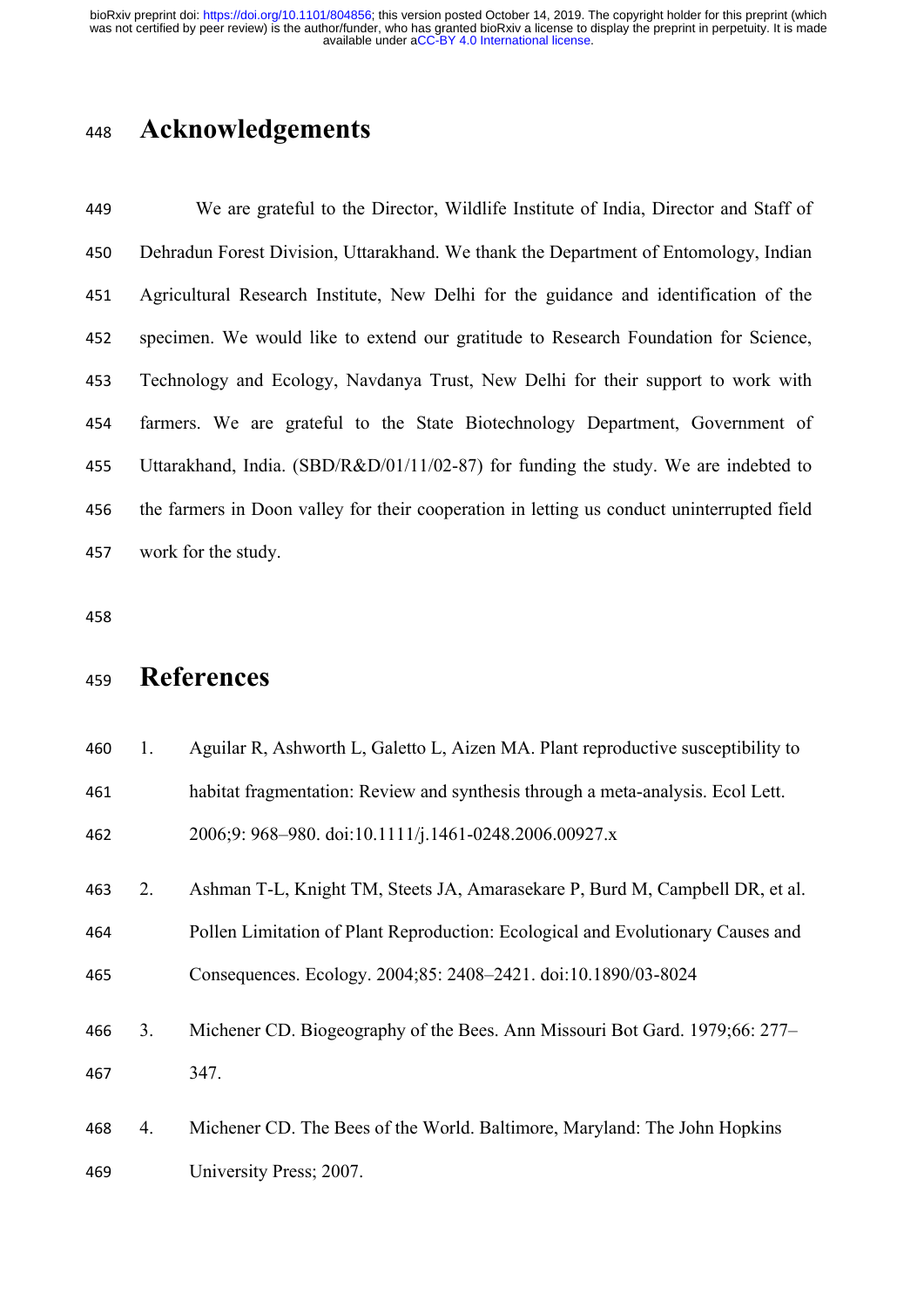| 470 |  |  |  | Klein A-MM, Vaissière BE, Cane JH, Steffan-Dewenter I, Cunningham SA, |  |  |
|-----|--|--|--|-----------------------------------------------------------------------|--|--|
|-----|--|--|--|-----------------------------------------------------------------------|--|--|

- Kremen C, et al. Importance of pollinators in changing landscapes for world crops.
- Proc R Soc B Biol Sci. 2007;274: 303–313. doi:10.1098/rspb.2006.3721
- 6. Kremen C, Williams NM, Thorp RW. Crop pollination from native bees at risk
- from agricultural intensification. Proc Natl Acad Sci. 2002;99: 16812–16816.
- doi:10.1073/pnas.262413599
- 7. Ricketts TH. Tropical Forest Fragments Enhance Pollinator Activity in Nearby
- Coffee Crops. Conserv Biol. 2004;18: 1262–1271. doi:10.1111/j.1523-
- 1739.2004.00227.x
- 8. National Research Council. Status of Pollinators in North America. Naitonal Acad Press. Naitonal Academies Press; 2006.
- 9. vanEngelsdorp D, Meixner MD. A historical review of managed honey bee
- populations in Europe and the United States and the factors that may affect them. J Invertebr Pathol. 2010;103: S80–S95. doi:10.1016/j.jip.2009.06.011
- 
- managed honey bees and beekeepers in Europe. J Apic Res. 2010;49: 15–22.

10. Potts SG, Roberts SPM, Dean R, Marris G, Brown MA, Jones R, et al. Declines of

- doi:10.3896/IBRA.1.49.1.02
- 11. Potts SG, Biesmeijer JC, Kremen C, Neumann P, Schweiger O, Kunin WE. Global pollinator declines: trends, impacts and drivers. Trends Ecol Evol. 2010;25: 345– 353. doi:10.1016/j.tree.2010.01.007
- 12. Buchmann SL, Nabhan GP. Forgotten Pollinators. Washington D.C.: Island Press; 1996.
- 13. Memmott J, Craze PG, Waser NM, Price M V. Global warming and the disruption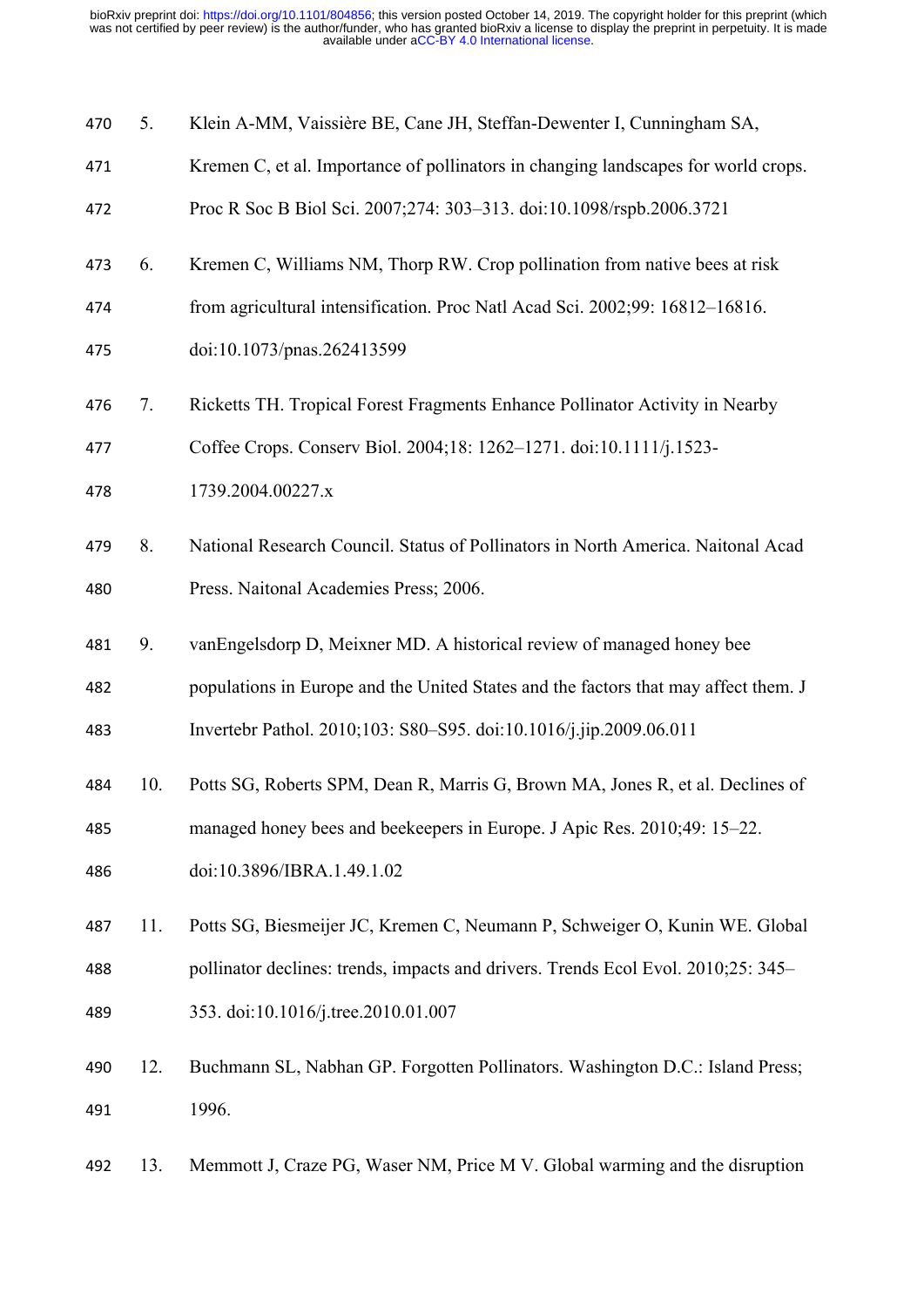| 493 |     | of plant?pollinator interactions. Ecol Lett. 2007;10: 710-717. doi:10.1111/j.1461- |
|-----|-----|------------------------------------------------------------------------------------|
| 494 |     | 0248.2007.01061.x                                                                  |
| 495 | 14. | Burkle LA, Marlin JC, Knight TM. Plant-Pollinator Interactions over 120 Years:     |
| 496 |     | Loss of Species, Co-Occurrence, and Function. Science (80-). 2013;339: 1611–       |
| 497 |     | 1615. doi:10.1126/science.1232728                                                  |
| 498 | 15. | Alston DG, Tepedino VJ, Bradley B a, Toler TR, Griswold TL, Messinger SM.          |
| 499 |     | Effects of the Insecticide Phosmet on Solitary Bee Foraging and Nesting in         |
| 500 |     | Orchards of Capitol Reef National Park, Utah. COMMUNITY Ecosyst Ecol               |
| 501 |     | Environ Entomol. 2007;36: 811-816. doi:10.1603/0046-                               |
| 502 |     | 225X(2007)36[811:EOTIPO]2.0.CO;2                                                   |
| 503 | 16. | Gilburn AS, Bunnefeld N, Wilson JM, Botham MS, Brereton TM, Fox R, et al.          |
| 504 |     | Are neonicotinoid insecticides driving declines of widespread butterflies? PeerJ.  |
| 505 |     | 2015;3: e1402. doi:10.7717/peerj.1402                                              |
| 506 | 17. | Traveset A, Richardson DM. Biological invasions as disruptors of plant             |
| 507 |     | reproductive mutualisms. Trends Ecol Evol. 2006;21: 208-216.                       |
| 508 |     | doi:10.1016/j.tree.2006.01.006                                                     |
| 509 | 18. | Thomson DM. Detecting the Effects of Introduced Species : A Case Study of          |
| 510 |     | Competition between Apis and the effects of introduced of species : a case study   |
| 511 |     | Detecting between Apis and Bombus competition. Oikos. 2006;114: 407-418.           |
| 512 |     | doi:10.1111/j.2006.0030-1299.14604.x                                               |
| 513 | 19. | Favre D. Mobile phone-induced honeybee worker piping. Apidologie. 2011;42:         |
| 514 |     | 270-279. doi:10.1007/s13592-011-0016-x                                             |
| 515 | 20. | Cox-Foster DL, Conlan S, Holmes EC, Palacios G, Evans JD, Moran NA, et al. A       |
|     |     |                                                                                    |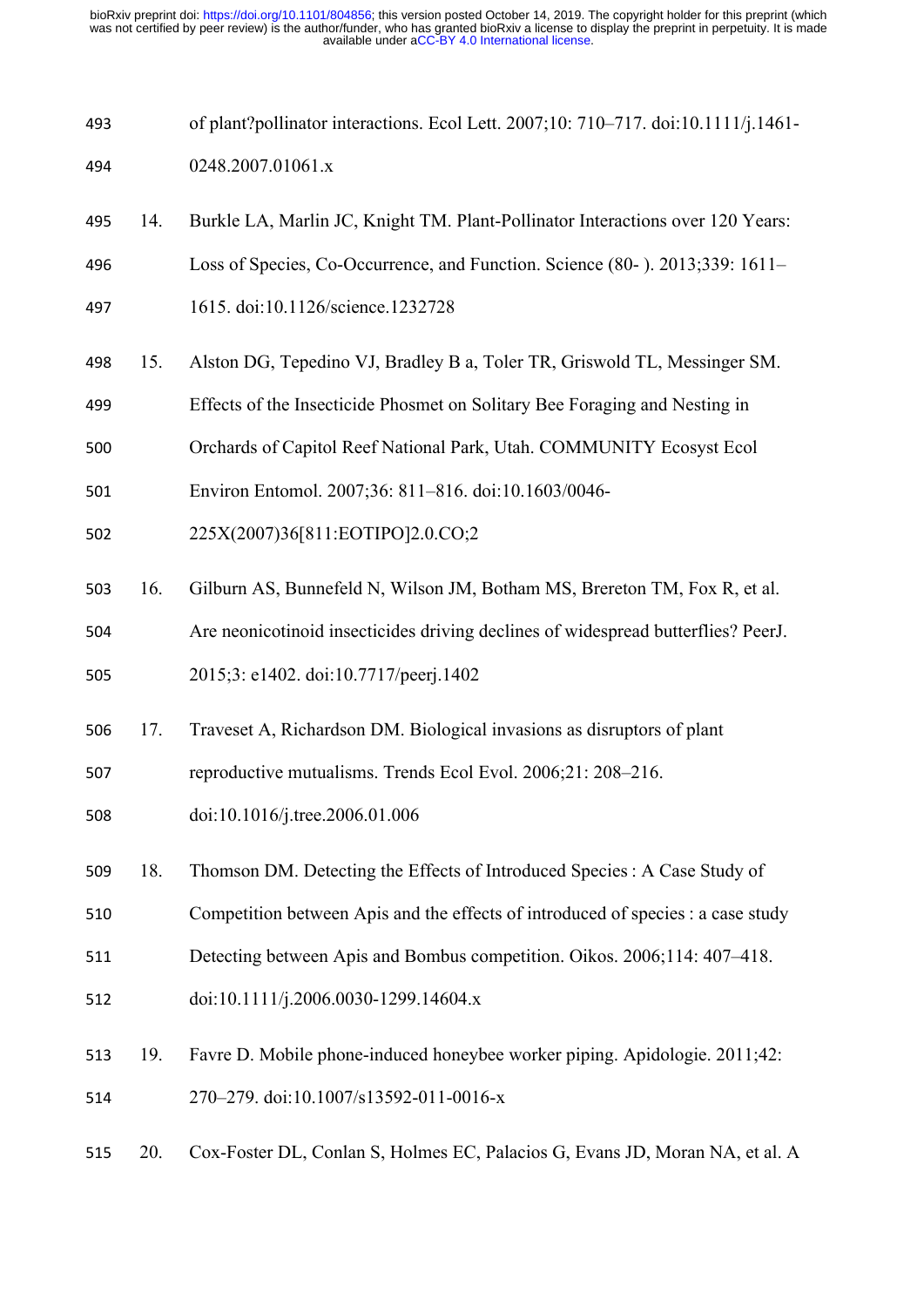| 516 |     | Metagenomic Survey of Microbes in Honey Bee Colony Collapse Disorder.             |
|-----|-----|-----------------------------------------------------------------------------------|
| 517 |     | Science (80-). 2007;318: 283-287. doi:10.1126/science.1146498                     |
| 518 | 21. | Bommarco R, Kleijn D, Potts SG. Ecological intensification: harnessing ecosystem  |
| 519 |     | services for food security. Trends Ecol Evol. 2013;28: 230–238.                   |
| 520 |     | doi:10.1016/j.tree.2012.10.012                                                    |
| 521 | 22. | Kremen C, Williams NM, Aizen MA, Gemmill-Herren B, LeBuhn G, Minckley R,          |
| 522 |     | et al. Pollination and other ecosystem services produced by mobile organisms: a   |
| 523 |     | conceptual framework for the effects of land-use change. Ecol Lett. 2007;10: 299– |
| 524 |     | 314. doi:10.1111/j.1461-0248.2007.01018.x                                         |
| 525 | 23. | Tylianakis JM, Tscharntke T, Lewis OT. Habitat modification alters the structure  |
| 526 |     | of tropical host-parasitoid food webs. Nature. 2007;445: 202-205.                 |
| 527 |     | doi:10.1038/nature05429                                                           |
| 528 | 24. | Sala OE. Global Biodiversity Scenarios for the Year 2100  Science (80-            |
| 529 |     | ). 2000;287: 1770-1774. doi:10.1126/science.287.5459.1770                         |
| 530 | 25. | Larigauderie A, Prieur-Richard A-H, Mace GM, Lonsdale M, Mooney HA,               |
| 531 |     |                                                                                   |
|     |     | Brussaard L, et al. Biodiversity and ecosystem services science for a sustainable |
| 532 |     | planet: the DIVERSITAS vision for 2012–20. Curr Opin Environ Sustain. 2012;4:     |
| 533 |     | 101-105. doi:10.1016/j.cosust.2012.01.007                                         |
| 534 | 26. | Pereira HM, Navarro LM, Martins IS. Global Biodiversity Change: The Bad, the      |
| 535 |     | Good, and the Unknown. Annu Rev Environ Resour. 2012;37: 25–50.                   |
| 536 |     | doi:10.1146/annurev-environ-042911-093511                                         |
| 537 | 27. | Ghazoul J. Buzziness as usual? Questioning the global pollination crisis. Trends  |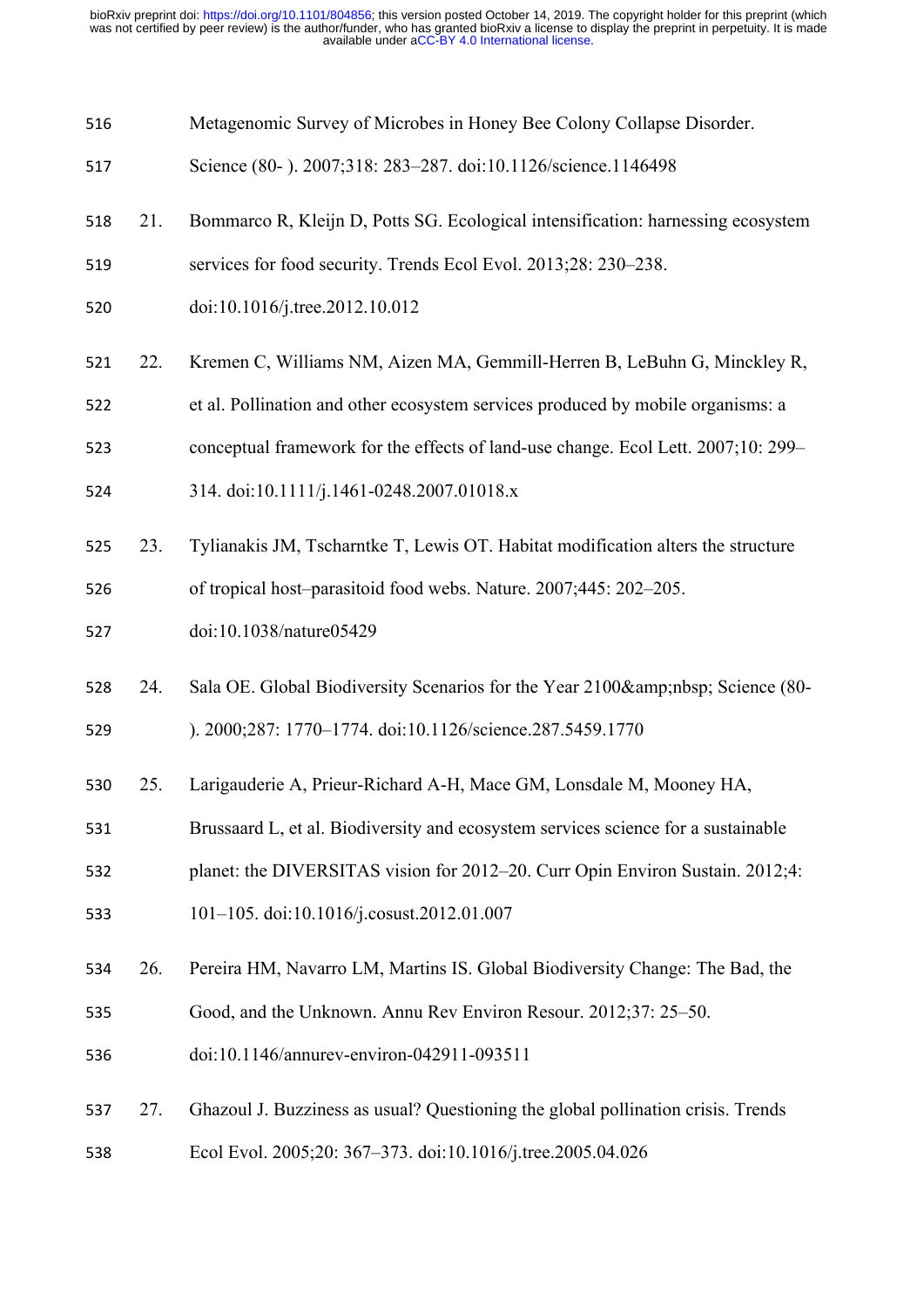- 28. United Nations. World Urbanization Prospects The 2007 Revision. Prospects.
- 2008; 1–22. doi:10.2307/2808041
- 29. United Nations, UNDESA. World Urbanization Prospects The 2007 Revision Highlights. New York. 2007;ESA/P/WP/2: 883. doi:10.2307/2808041
- 30. Tilman D, Fargione J, Wolff B, D'Antonio C, Dobson A, Howarth R, et al.
- Forecasting Agriculturally Driven Global Environmental Change. Science (80- ).
- 2001;292: 281–284. doi:10.1126/science.1057544
- 31. Food and Agriculture Organization. Global Forest Resources Assessment 2015:
- How are the world's forests changing? Food Agric Organ United Nations. Rome;

2015 Jun. Available: http://www.fao.org/forestry/fra2005/en/

- 32. Tian H, Banger K, Bo T, Dadhwal VK. History of land use in India during 1880–
- 2010: Large-scale land transformations reconstructed from satellite data and

historical archives. Glob Planet Change. 2014;121: 78–88.

- doi:10.1016/j.gloplacha.2014.07.005
- 33. Bailey S, Requier F, Nusillard B, Roberts SPM, Potts SG, Bouget C. Distance from forest edge affects bee pollinators in oilseed rape fields. Ecol Evol. 2014;4: 370–
- 380. doi:10.1002/ece3.924
- 34. Brosi BJ, Daily GC, Shih TM, Oviedo F, Durán G. The effects of forest
- fragmentation on bee communities in tropical countryside. J Appl Ecol. 2007;45:
- 773–783. doi:10.1111/j.1365-2664.2007.01412.x
- 35. Gemmill-Herren B, Ochieng' AO. Role of native bees and natural habitats in
- eggplant (Solanum melongena) pollination in Kenya. Agric Ecosyst Environ.
- 2008;127: 31–36. doi:10.1016/j.agee.2008.02.002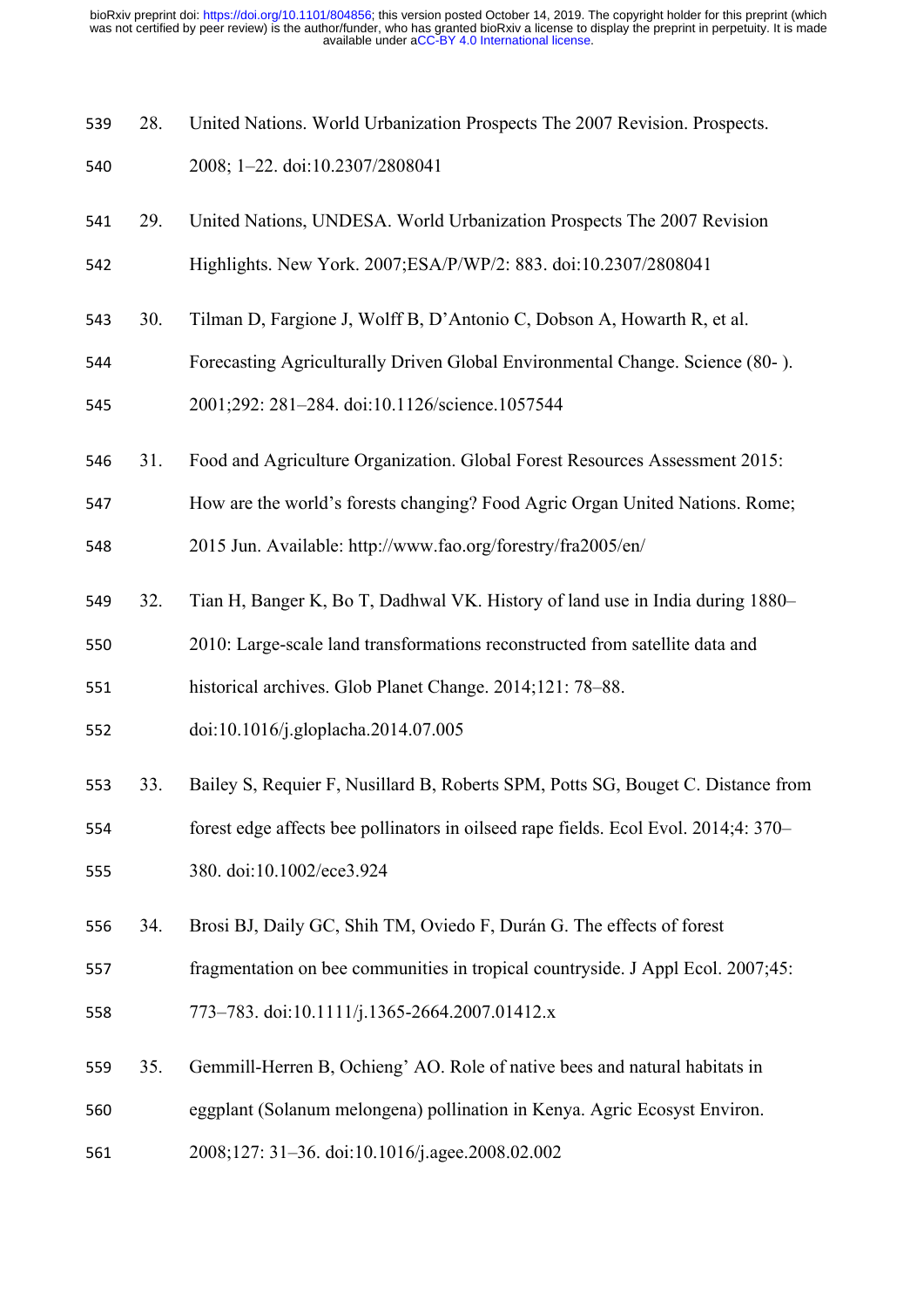| 562 | 36. | Roulston TH, Goodell K. The Role of Resources and Risks in Regulating Wild Bee       |
|-----|-----|--------------------------------------------------------------------------------------|
| 563 |     | Populations. Annu Rev Entomol. 2011;56: 293-312. doi:10.1146/annurev-ento-           |
| 564 |     | 120709-144802                                                                        |
| 565 | 37. | Biesmeijer JC, Roberts SPM, Reemer M, Ohlemüller R, Edwards M, Peeters T, et         |
| 566 |     | al. Parallel Declines in Pollinators and Insect-Pollinated Plants in Britain and the |
| 567 |     | Netherlands. Science (80-). 2006;313: 351-354. doi:10.1126/science.1127863           |
| 568 | 38. | Robinson RA, Sutherland WJ. Post-war changes in arable farming and biodiversity      |
| 569 |     | in Great Britain. J Appl Ecol. 2002;39: 157-176. doi:10.1046/j.1365-                 |
| 570 |     | 2664.2002.00695.x                                                                    |
| 571 | 39. | Westphal C, Bommarco R, Carré G, Lamborn E, Morison N, Petanidou T, et al.           |
| 572 |     | MEASURING BEE DIVERSITY IN DIFFERENT EUROPEAN HABITATS                               |
| 573 |     | AND BIOGEOGRAPHICAL REGIONS. Ecol Monogr. 2008;78: 653-671.                          |
| 574 |     | doi:10.1890/07-1292.1                                                                |
| 575 | 40. | Morandin LA, Winston ML, Abbott VA, Franklin MT. Can pastureland increase            |
| 576 |     | wild bee abundance in agriculturally intense areas? Basic Appl Ecol. 2007;8: 117-    |
| 577 |     | 124. doi:10.1016/j.baae.2006.06.003                                                  |
| 578 | 41. | Coll M. Conservation biological control and the management of biological control     |
| 579 |     | services: are they the same? Phytoparasitica. 2009;37: 205-208.                      |
| 580 |     | doi:10.1007/s12600-009-0028-5                                                        |
| 581 | 42. | Goulson D, Darvill B. Niche overlap and diet breadth in bumblebees; are rare         |
| 582 |     | species more specialized in their choice of flowers? Apidologie. 2004;35: 55–63.     |
| 583 |     | doi:10.1051/apido:2003062                                                            |
| 584 | 43. | Minckley RL, Roulston TH, Williams NM. Resource assurance predicts specialist        |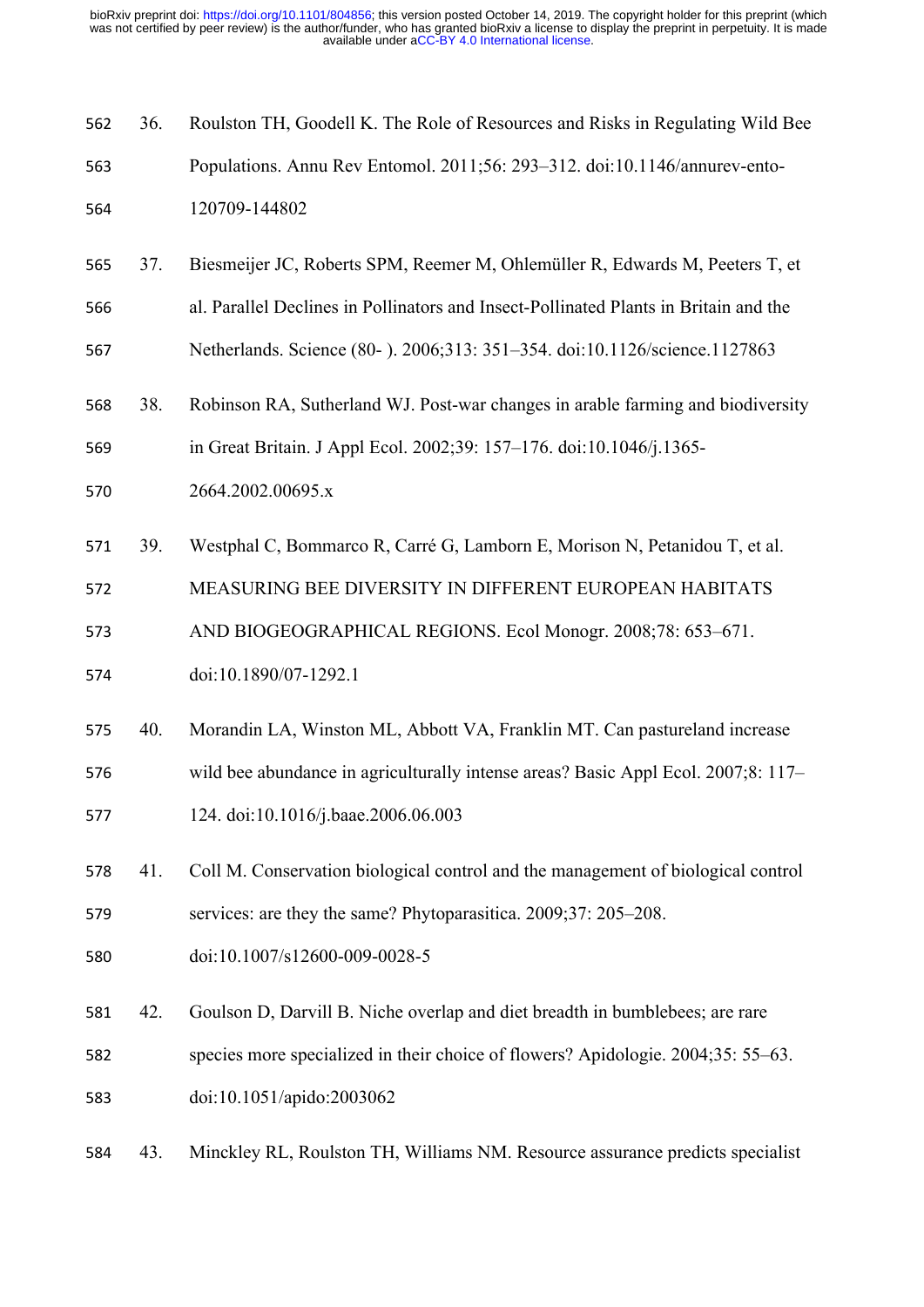| 585 | and generalist bee activity in drought. Proc R Soc B Biol Sci. 2013;280: 20122703. |
|-----|------------------------------------------------------------------------------------|
| 586 | doi:10.1098/rspb.2012.2703                                                         |

- 44. Tscharntke T, Klein AM, Kruess A, Steffan-Dewenter I, Thies C. Landscape
- perspectives on agricultural intensification and biodiversity ecosystem service
- management. Ecol Lett. 2005;8: 857–874. doi:10.1111/j.1461-0248.2005.00782.x
- 45. Vanbergen AJ, Initiative the IP. Threats to an ecosystem service: pressures on pollinators. Front Ecol Environ. 2013;11: 251–259. doi:10.1890/120126
- 46. Ginsberg HS. Foraging Movements of Halictus ligatus (Hymenoptera: Halictidae)
- and Ceratina calcarata (Hymenoptera: Anthophoridae) on Chrysanthemum
- leucanthemum and Erigeron annuus. J Kansas Entomol Soc. 1985;58: 19–26.
- 47. Ginsberg HS. Foraging Ecology of Bees in an Old Field. Ecology. 1983;64: 165– 175. doi:10.2307/1937338
- 48. Goulson D, Lye GC, Darvill B. Decline and Conservation of Bumble Bees. Annu
- Rev Entomol. 2008;53: 191–208. doi:10.1146/annurev.ento.53.103106.093454
- 49. Goulson D, Lepais O, O'Connor S, Osborne JL, Sanderson RA, Cussans J, et al.
- Effects of land use at a landscape scale on bumblebee nest density and survival. J Appl Ecol. 2010;47: 1207–1215. doi:10.1111/j.1365-2664.2010.01872.x
- 50. Power AG. Ecosystem services and agriculture: tradeoffs and synergies. Philos Trans R Soc B Biol Sci. 2010;365: 2959–2971. doi:10.1098/rstb.2010.0143
- 51. Matson PA, Parton WJ, Poser AG, M J S. Agricultural Intensification and
- Ecosystem Properties. Science (80- ). 1997;277: 504–509.
- doi:10.1126/science.277.5325.504
- 52. Roubik DW. Pollination of cultivated plants in the tropics. Roubik DW, editor.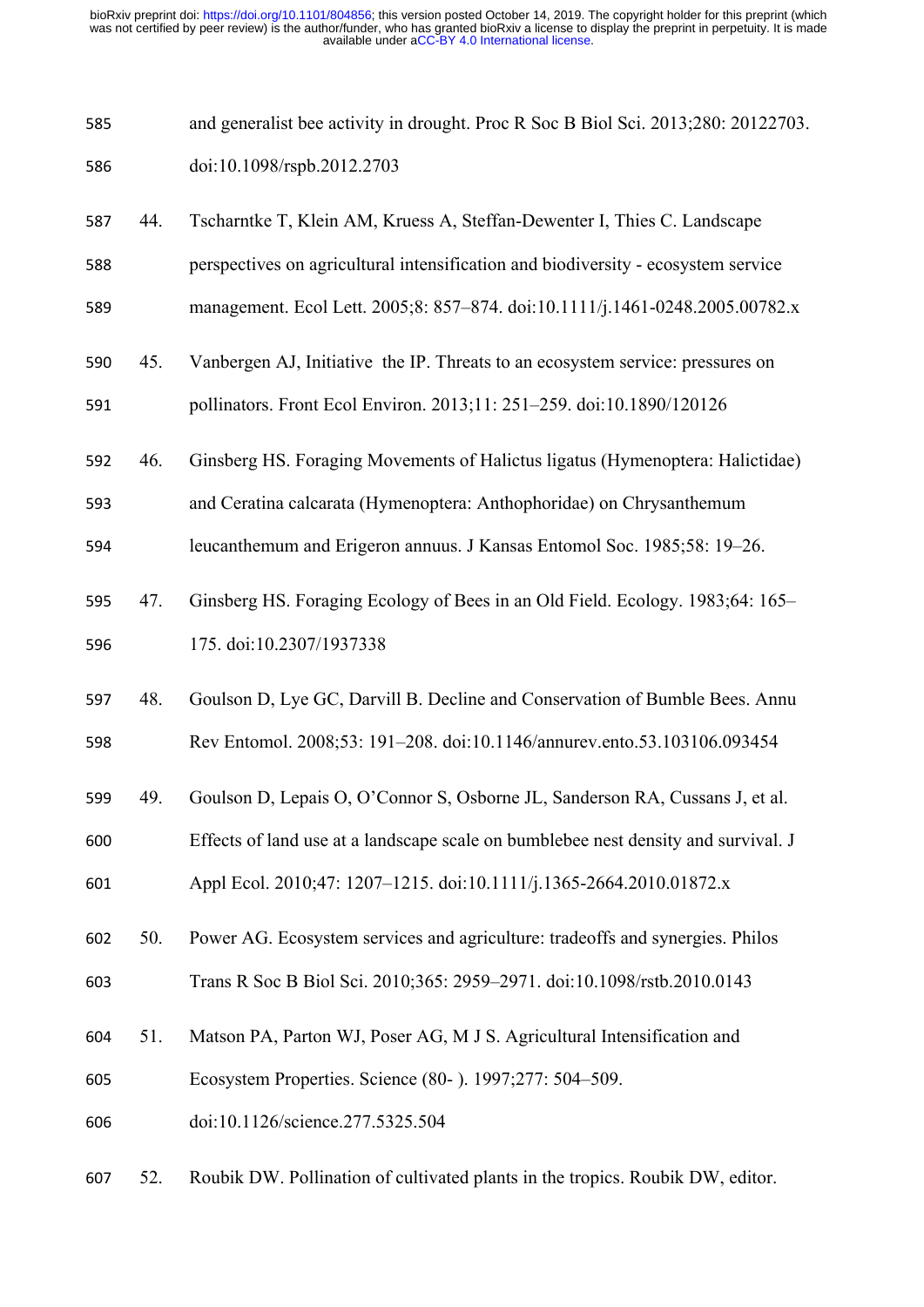| 608 |     | Agricultural Services Bulletin. 1995. Available: http://www.fao.org/3/a-v5040e.pdf |
|-----|-----|------------------------------------------------------------------------------------|
| 609 | 53. | Xu J, Grumbine RE, Shrestha A, Eriksson M, Yang X, Wang YUN, et al. The            |
| 610 |     | Melting Himalayas: Cascading Effects of Climate Change on Water, Biodiversity      |
| 611 |     | , and Livelihoods. Conserv Biol. 2009;23: 520-530. doi:10.1111/j.1523-             |
| 612 |     | 1739.2009.01237.x                                                                  |
| 613 | 54. | Klein JA, Harte J, Zhao X-Q. Experimental warming causes large and rapid           |
| 614 |     | species loss, dampened by simulated grazing, on the Tibetan Plateau. Ecol Lett.    |
| 615 |     | 2004;7: 1170-1179. doi:10.1111/j.1461-0248.2004.00677.x                            |
| 616 | 55. | Podani J, Schmera D. On dendrogram based measures of functional diversity.         |
| 617 |     | Oikos. 2006;1: 179-185. doi:10.1111/j.2006.0030-1299.15048.x                       |
| 618 | 56. | Walker MD, Wahren CH, Hollister RD, Henry GHR, Ahlquist LE, Alatalo JM, et         |
| 619 |     | al. From The Cover: Plant community responses to experimental warming across       |
| 620 |     | the tundra biome. Proc Natl Acad Sci. 2006;103: 1342-1346.                         |
| 621 |     | doi:10.1073/pnas.0503198103                                                        |
| 622 | 57. | Saavedra F, Inouye DW, Price M V., Harte J. Changes in flowering and abundance     |
| 623 |     | of Delphinium nuttallianum (Ranunculaceae) in response to a subalpine climate      |
| 624 |     | warming experiment. Glob Chang Biol. 2003;9: 885-894. doi:10.1046/j.1365-          |
| 625 |     | 2486.2003.00635.x                                                                  |
| 626 | 58. | Kudo G, Ida TY. Early onset of spring increases the phenological mismatch          |
| 627 |     | between plants and pollinators. Ecology. 2013;94: 2311-2320. doi:10.1890/12-       |
| 628 |     | 2003.1                                                                             |
| 629 | 59. | Williams JW, Jackson ST. Novel climates, no-analog communities, and ecological     |
| 630 |     | surprises. Front Ecol Environ. 2007;5: 475-482. doi:10.1890/070037                 |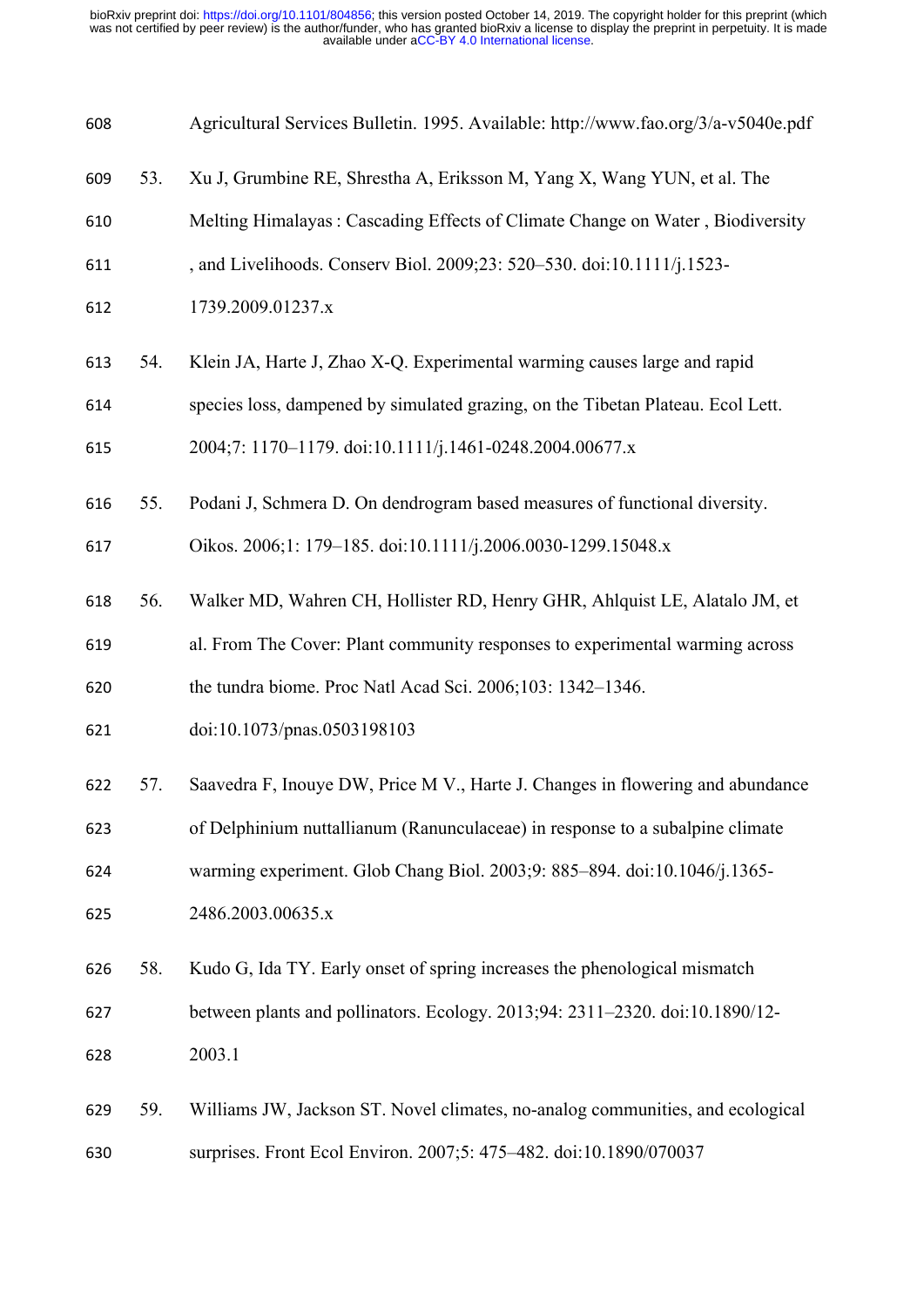| 631 | 60. | Xu J, Badola R, Chettri N, Chaudhary RP, Zomer R, Pokhrel B, et al. Sustaining   |
|-----|-----|----------------------------------------------------------------------------------|
| 632 |     | Biodiversity and Ecosystem Services in the Hindu Kush Himalaya. Springer         |
| 633 |     | International Publishing; 2019. doi:10.1007/978-3-319-92288-1                    |
| 634 | 61. | Global Pollination Project. Conservation & Management of Pollinators for         |
| 635 |     | Sustainable Agriculture through an Ecosystem Approach. In: Food and Agriculture  |
| 636 |     | Organization of the United Nations [Internet]. 2015 p. 1. Available:             |
| 637 |     | https://www.thegef.org/project/conservation-management-pollinators-sustainable-  |
| 638 |     | agriculture-through-ecosystem-approach                                           |
| 639 | 62. | Partap U, Pratap T. Warning Signals from the Apple valleys of the Hindu Kush-    |
| 640 |     | Himalayas: Productivity Concerns and Pollination Problems. Kathmandu, Nepal;     |
| 641 |     | 2002.                                                                            |
| 642 | 63. | Pratap U, Pratap T. Managed Crop Pollination: The Missing Dimension of           |
| 643 |     | Mountain Agricultural Productivity. Kathmandu, Nepal: International Centre for   |
| 644 |     | Integrated Mountain Development; 1997.                                           |
| 645 | 64. | Gurung MB, Partap U, Sharma HK, Islam N, Tamag NB. Beekeeping Training for       |
| 646 |     | Farmers in the Himalayas - Resource Manual for Trainers. Kathmandu, Nepal:       |
| 647 |     | International Centre for Integrated Mountain Development, Kathmandu; 2012.       |
| 648 | 65. | Ahmad F, Joshi SR, Gurung MB. The Himalayan Cliff Bee Apis laboriosa and the     |
| 649 |     | honey Hunters of Kaski - Indegenous Honeybees of the Himalayas (Vol 1).          |
| 650 |     | Kathmandu, Nepal: International Centre for Integrated Mountain Development;      |
| 651 |     | 2003.                                                                            |
| 652 | 66. | Verma L, Partap U. The Asian hive bee, Apis cerana, as a pollinator in vegetable |
| 653 |     | seed production. Kathmandu, Nepal: International Centre for Integrated Mountain  |
| 654 |     | Development; 1993.                                                               |
|     |     |                                                                                  |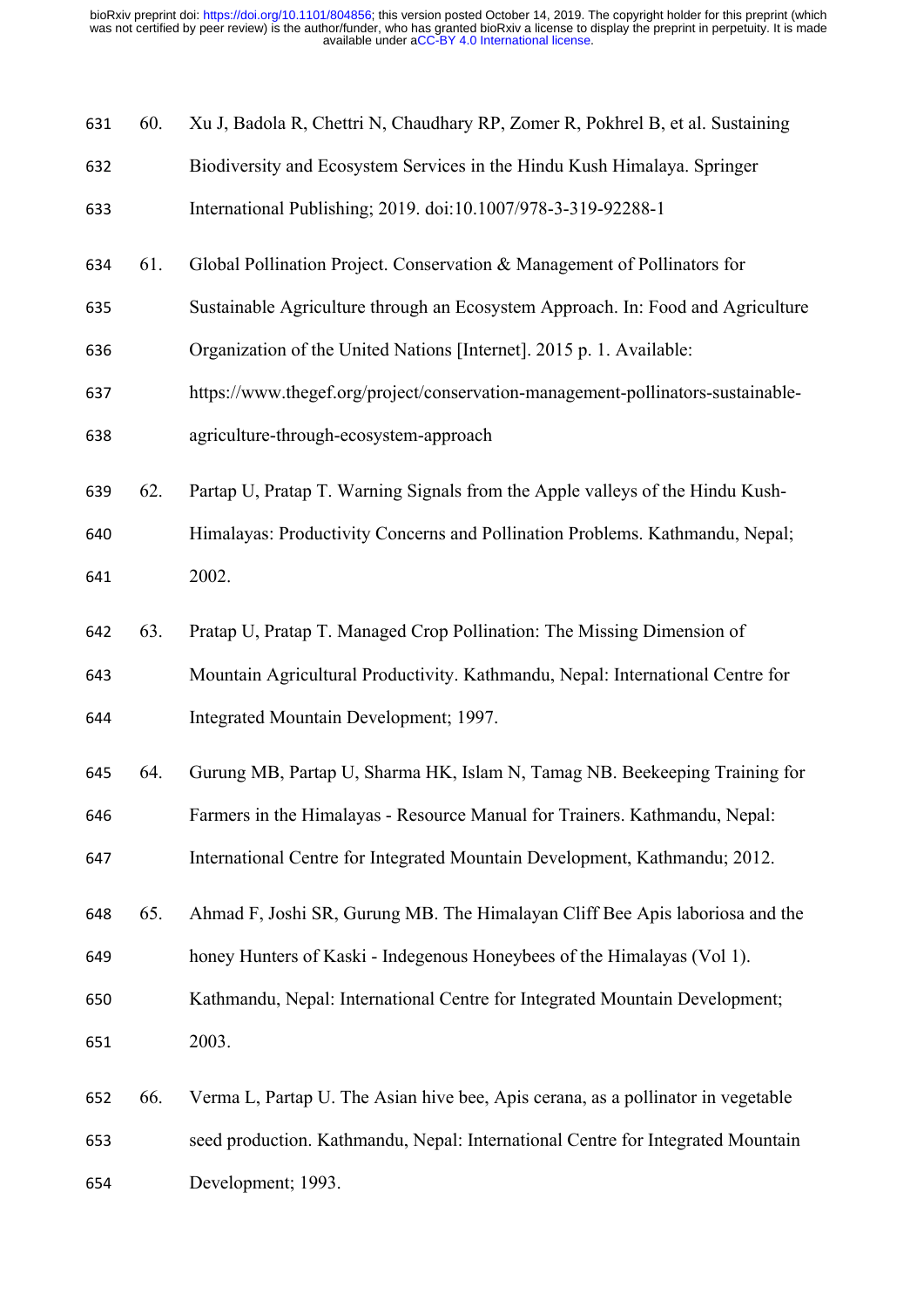| 655 | 67. | Pratap U. Honeybees and Ecosystem Services in the Himalayas. In: Spehn EM,            |
|-----|-----|---------------------------------------------------------------------------------------|
| 656 |     | Rudmann-Maurer K, Körner C, Maselli D, editors. Mountain Biodiversity and             |
| 657 |     | global change. Global Mountain Biodiversity Assessment (GMBA) of                      |
| 658 |     | DIVERSITAS, Institute of Botany, University of Basel with the support of the          |
| 659 |     | Swiss Agency for Development and Cooperation (SDC); 2010.                             |
| 660 |     | doi:10.1016/j.cca.2007.05.017                                                         |
| 661 | 68. | Pratap U. Innovations in revival strategies for declining pollinators with particular |
| 662 |     | reference to the indigenous honey bees: experiences of ICIMOD's initiatives in the    |
| 663 |     | Hindu Kush-Himalayan region. In: Verma AK, Bhardwaj SP, Gupta PR, editors.            |
| 664 |     | Proceedings of the Naitonal Symposium "Perspectives and Challanges of                 |
| 665 |     | Integrated Pest Managemnt for Sustainable Agriculture", Himachal Pradesh, India,      |
| 666 |     | 19-21, November 2010. Indian Society of Pest Management and Economic                  |
| 667 |     | Zoology; 2010. pp. 85–95.                                                             |
| 668 | 69. | Jiju JS, Kumar A, Uniyal VP. Preliminary Study on Diversity of Insect Pollinators     |
| 669 |     | in Navdanya Organic Farm, Dheradun, Uttarakhand, India. Indian For. 2017;143:         |
| 670 |     | $1042 - 1045$ .                                                                       |
| 671 | 70. | Agricultural Department. Agricultural Statistics Data. In: Agriculture Department     |
| 672 |     | Govt. Of Uttarakhand [Internet]. 2019 p. 1. Available:                                |
| 673 |     | http://agriculture.uk.gov.in/pages/show/221-agriculture-statistics-data               |
| 674 | 71. | Bhattacharjee P, Singhal RS, Kulkarni PR. Basmati rice: a review. Int J Food Sci      |
| 675 |     | Technol. 2002;37: 1-12. doi:10.1046/j.1365-2621.2002.00541.x                          |
| 676 | 72. | Mahajan BVC, Dillon BS. Evaluation of different cultivars of litchi (Litchi           |
| 677 |     | chinensis) under sub-montaneous regions of Punjab. Haryana J Hortic Sci.              |
| 678 |     | 2000;29: 184 ref.2.                                                                   |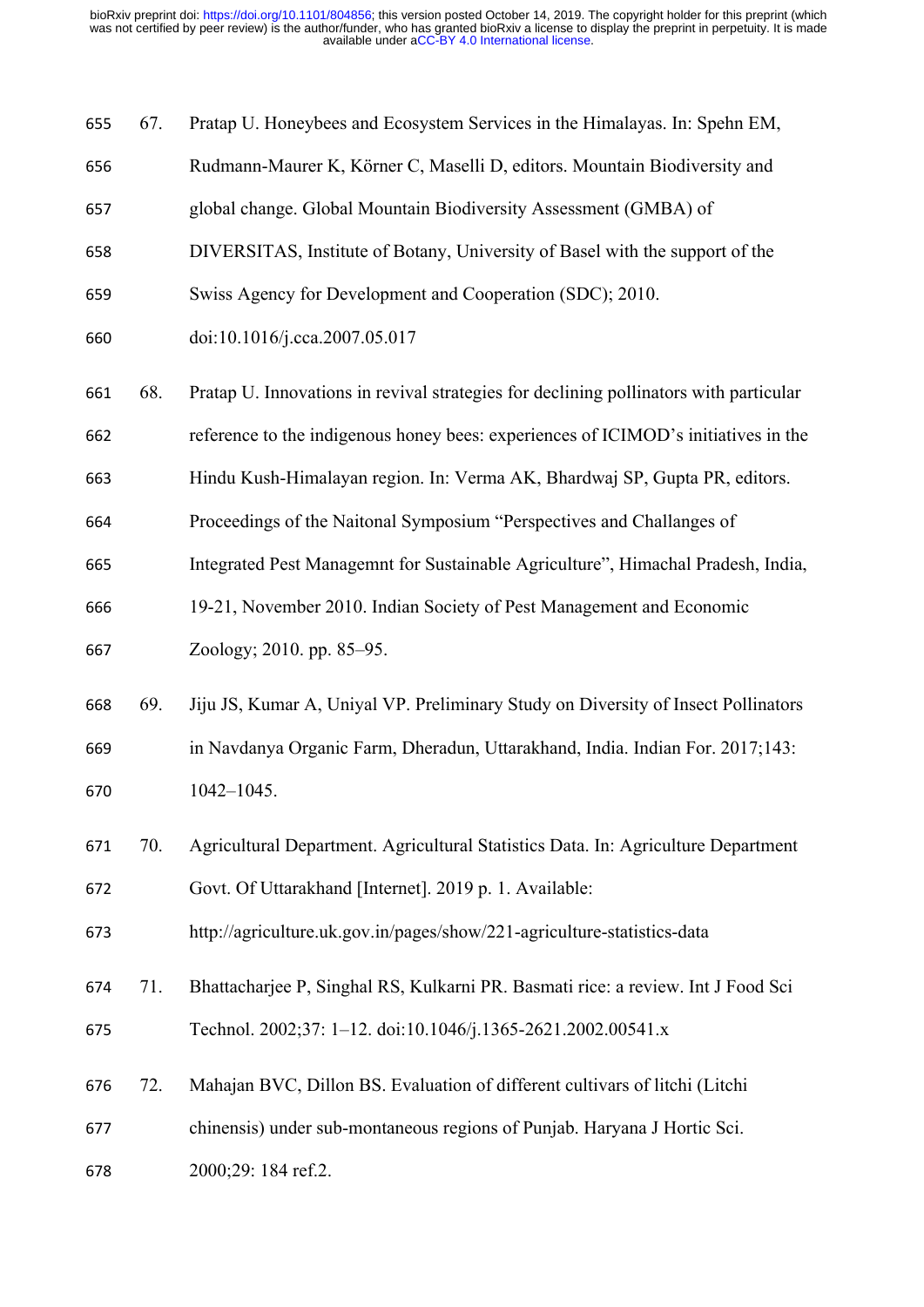- 73. Pande PC, Vibhuti V, Awasthi P, Bargali K, Bargali SS. Agro-Biodiversity of
- Kumaun Himalaya, India: A Review. Curr Agric Res J. 2016;4: 16–34.
- doi:10.12944/CARJ.4.1.02
- 74. Lebuhn G, Droege S, Connor EF, Gemmill-Herren B, Potts SG, Minckley RL, et
- al. Detecting insect pollinator declines on regional and global scales. Conserv Biol. 2013;27: 113–20. doi:10.1111/j.1523-1739.2012.01962.x
- 75. Lebuhn G, Griswold T, Minckley R, Droege S, Roulson T, Cane J, et al. A
- standardized method for monitoring Bee Populations The Bee inventory (BI)
- Plot. 2003. p. 11. Available: http://online.sfsu.edu/beeplot/pdfs/Bee Plot 2003.pdf
- 76. Leong JM, Thorp RW. Colour-coded sampling: the pan trap colour preferences of
- oligolectic and nonoligolectic bees associated with a vernal pool plant. Ecol
- Entomol. 1999;24: 329–335. doi:10.1046/j.1365-2311.1999.00196.x
- 77. Toler TR, Evans EW, Tepedino VJ. Pan-trapping for bees (Hymenoptera :
- Apiformes) in Utah's West Desert: the importance of color diversity. Pan-Pac Entomol. 2005;81: 103–113.
- 78. Barratt BIP, Derraik JGB, Rufaut CG, Goodman AJ, Dickinson KJM.
- Morphospecies as a substitute for Coleoptera species identification, and the value
- of experience in improving accuracy. J R Soc New Zeal. 2003;33: 583–590.
- doi:10.1080/03014223.2003.9517746
- 79. Derraik JGB, Early JW, Closs GP, Dickinson KJM. Morphospecies and Taxonomic Species Comparison for Hymenoptera. J Insect Sci. 2010;10: 1–7. doi:10.1673/031.010.10801
- 80. Derraik JGB, Closs GP, Dickinson KJM, Sirvid P, Barratt BIP, Patrick BH.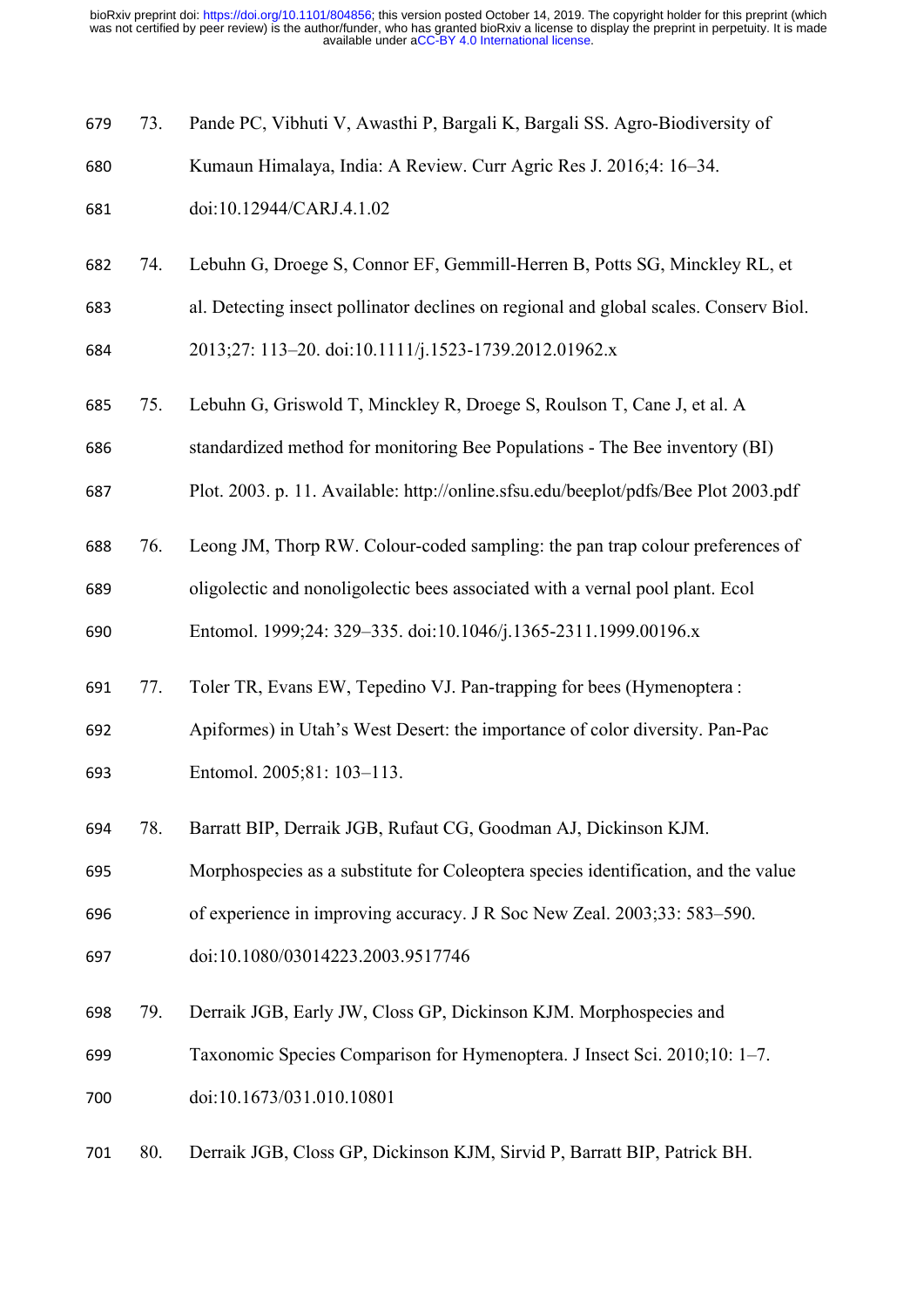- Arthropod Morphospecies versus Taxonomic Species: a Case Study with Araneae,
- Coleoptera, and Lepidoptera. Conserv Biol. 2002;16: 1015–1023.
- doi:10.1046/j.1523-1739.2002.00358.x
- 81. Clarke KR, Warwick RM. Change in marine communities: an approach to

statistical analysis and interpretation. Plymouth; 2001.

- 82. Clarke K, Gorley R. PRIMER v5: User Manual/Tutorial. Plymouth, UK:
- PRIMER-E; 2001. p. 91.
- 83. Chazdon RL, Chao A, Colwell RK, Lin S-Y, Norden N, Letcher SG, et al. A novel
- statistical method for classifying habitat generalists and specialists. Ecology.
- 2011;92: 1332–1343. doi:10.1890/10-1345.1
- 84. Oksanen J. Vegan: ecological diversity. R Doc. 2016; 12.
- doi:10.1029/2006JF000545
- 85. R Core Team. R: A language and environment for statistical computing. R
- Foundation for Statistical Computing, Vienna, Austria. 2016. Available:
- https://www.r-project.org/
- 86. Ascher JS, Pickering J. Discover Life bee species guide and world checklist
- (Hymenoptera: Apoidea: Anthophila). In: Discover Life [Internet]. 2018.
- Available: http://www.discoverlife.org/mp/20q?guide=Apoidea\_species
- 87. Garimaldi D, Engel MS. Evolution of the Insects. New York: Cambridge University Press; 2005.
- 88. Goulson D, Darvill B. Niche overlap and diet breadth in bumblebees; are rare
- species more specialized in their choice of flowers? Apidologie. 2004;35: 55–63.
- doi:10.1051/apido:2003062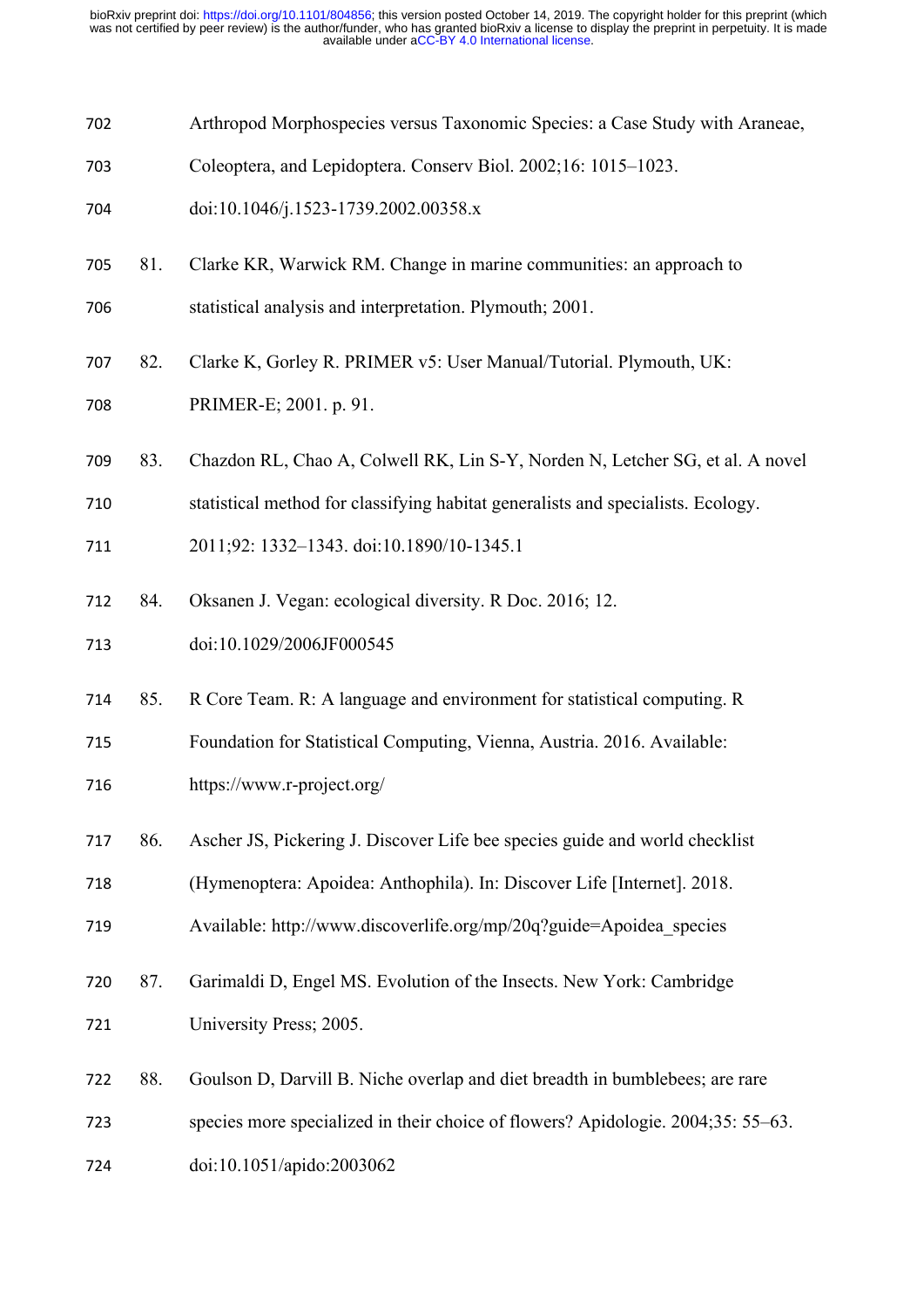| 725 | 89. | Williams NM, Minckley RL, Silveira FA. Variation in Native Bee Faunas and its  |
|-----|-----|--------------------------------------------------------------------------------|
| 726 |     | Implications for Detecting Community Changes. Conserv Ecol. 2001;5: art7.      |
| 727 |     | doi:10.5751/ES-00259-050107                                                    |
| 728 | 90. | Sakagami SF, Fukuda H. Instructions for use Wild Bee Survey at the Campus of   |
| 729 |     | Hokkaido Universityl). Zoology. 1973;19: 190–250.                              |
| 730 | 91. | Tepedino AVJ, Stanton NL. Nordic Society Oikos Diversity and Competition in    |
| 731 |     | Bee-Plant Communities on Short-Grass Prairie Published by : Wiley on behalf of |
| 732 |     | Nordic Society Oikos Stable URL : http://www.jstor.org/stable/3544376          |
| 733 |     | REFERENCES Linked references are available on JSTOR for. Oikos. 1981;36:       |
| 734 |     | $35 - 44$ .                                                                    |
| 735 | 92. | Silveira FA, Rocha LB, Cure JR, Oliveira MJ. Abelhas silvestres (Hymenoptera,  |
| 736 |     | Apoidea) da Zona da Mata de Minas Gerais. II. Diversidade, abundância e fontes |
| 737 |     | de alimento em uma pastagem abandonada em Ponte Nova. Rev Bras Entomol.        |
| 738 |     | 1993;37: 595-610.                                                              |
| 739 | 93. | Carvalho AMC, Bego LR. Studies on Apoidea fauna of cerrado vegetation at the   |
| 740 |     | Panga Ecological Reserve, Uberlândia, MG, Brazil. Rev Bras Entomol. 1996;40:   |
| 741 |     | $147 - 156.$                                                                   |
| 742 | 94. | Timberlake PH, Michener CD. The bees of the genus Proteriades. Univ Kansas Sci |
| 743 |     | Bull. 1950; XXXIII: 387-430.                                                   |
| 744 | 95. | Michener CD, McGinley RJ, Danforth BN. The Bee Genera of North and Central     |
| 745 |     | America (Hymenoptera: Apoidea). Simthsonian Institution Press. Washington,     |
| 746 |     | DC.: Smithsonian Institution Press; 1994. Available:                           |
| 747 |     | http://www.euppublishing.com/doi/abs/10.3366/anh.1995.22.1.141                 |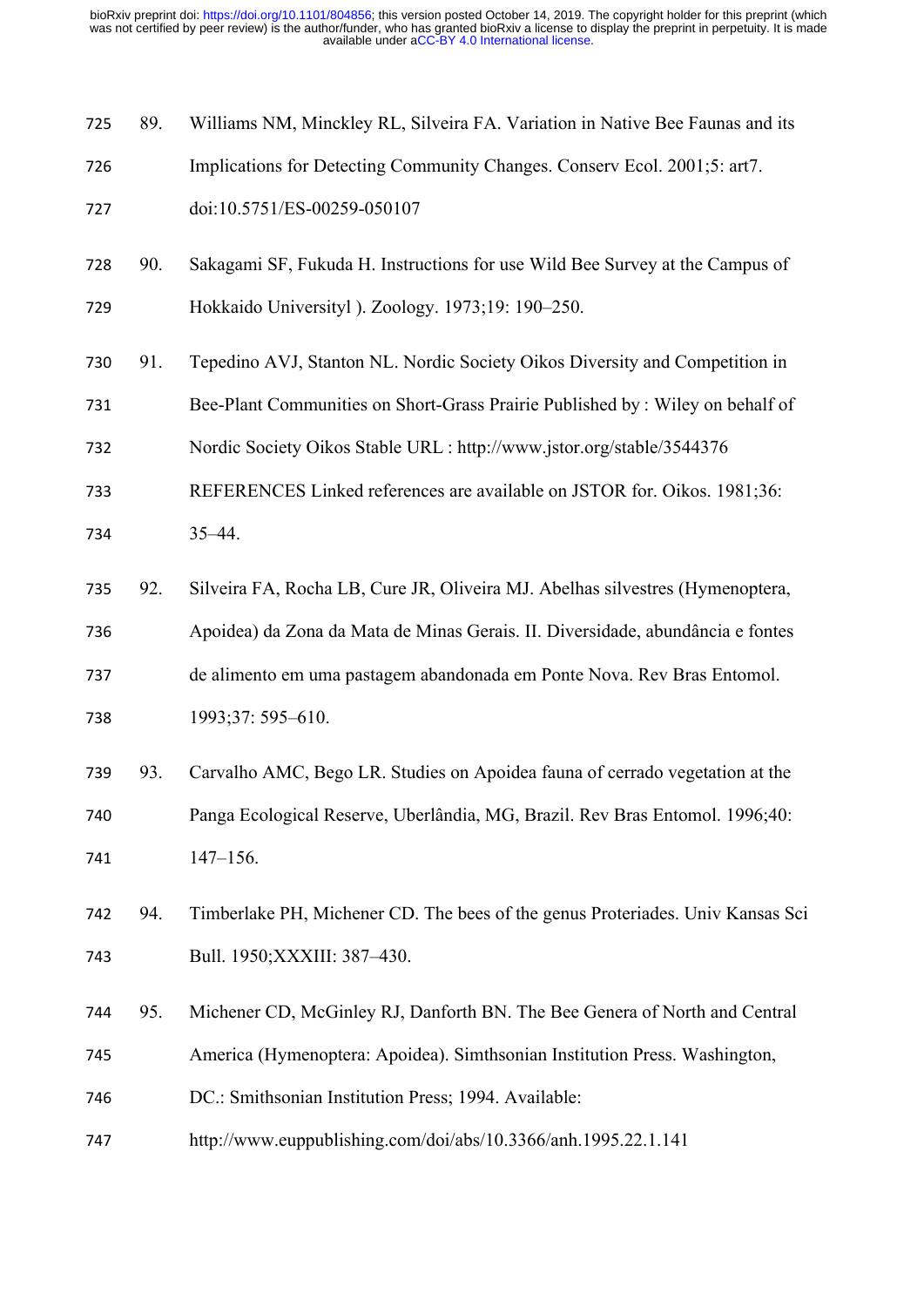| 748 | 96.  | Mas AH, Dietsch T V. LINKING SHADE COFFEE CERTIFICATION TO                         |
|-----|------|------------------------------------------------------------------------------------|
| 749 |      | BIODIVERSITY CONSERVATION: BUTTERFLIES AND BIRDS IN                                |
| 750 |      | CHIAPAS, MEXICO. Ecol Appl. 2004;14: 642–654. doi:10.1890/02-5225                  |
| 751 | 97.  | Ricketts TH, Regetz J, Steffan-Dewenter I, Cunningham SA, Kremen C,                |
| 752 |      | Bogdanski A, et al. Landscape effects on crop pollination services: Are there      |
| 753 |      | general patterns? Ecol Lett. 2008;11: 499-515. doi:10.1111/j.1461-                 |
| 754 |      | 0248.2008.01157.x                                                                  |
| 755 | 98.  | Banks JE, Hannon LM, Dietsch T V., Chandler M. Effects of seasonality and farm     |
| 756 |      | proximity to forest on Hymenoptera in Tarrazú coffee farms. Int J Biodivers Sci    |
| 757 |      | Ecosyst Serv Manag. 2014;10: 128-132. doi:10.1080/21513732.2014.905494             |
| 758 | 99.  | Klein A-MM, Steffan-Dewenter I, Tscharntke T. Fruit set of highland coffee         |
| 759 |      | increases with the diversity of pollinating bees. Proc Biol Sci. 2003;270: 955–61. |
| 760 |      | doi:10.1098/rspb.2002.2306                                                         |
| 761 | 100. | Baños-Picón L, Torres F, Tormos J, Gayubo SF, Asís JD. Comparison of two           |
| 762 |      | Mediterranean crop systems: Polycrop favours trap-nesting solitary bees over       |
| 763 |      | monocrop. Basic Appl Ecol. 2013;14: 255-262. doi:10.1016/j.baae.2012.12.008        |
| 764 | 101. | Maikhuri RK, Rao KS, Saxena KG. Traditional crop diversity for sustainable         |
| 765 |      | development of Central Himalayan agroecosystems. Int J Sustain Dev World Ecol.     |
| 766 |      | 1996;3: 8-31. doi:10.1080/13504509609469926                                        |
| 767 | 102. | Briggs HM, Perfecto I, Brosi BJ. The Role of the Agricultural Matrix: Coffee       |
| 768 |      | Management and Euglossine Bee (Hymenoptera: Apidae: Euglossini)                    |
| 769 |      | Communities in Southern Mexico. Environ Entomol. 2013;42: 1210-1217.               |
| 770 |      | doi:10.1603/EN13087                                                                |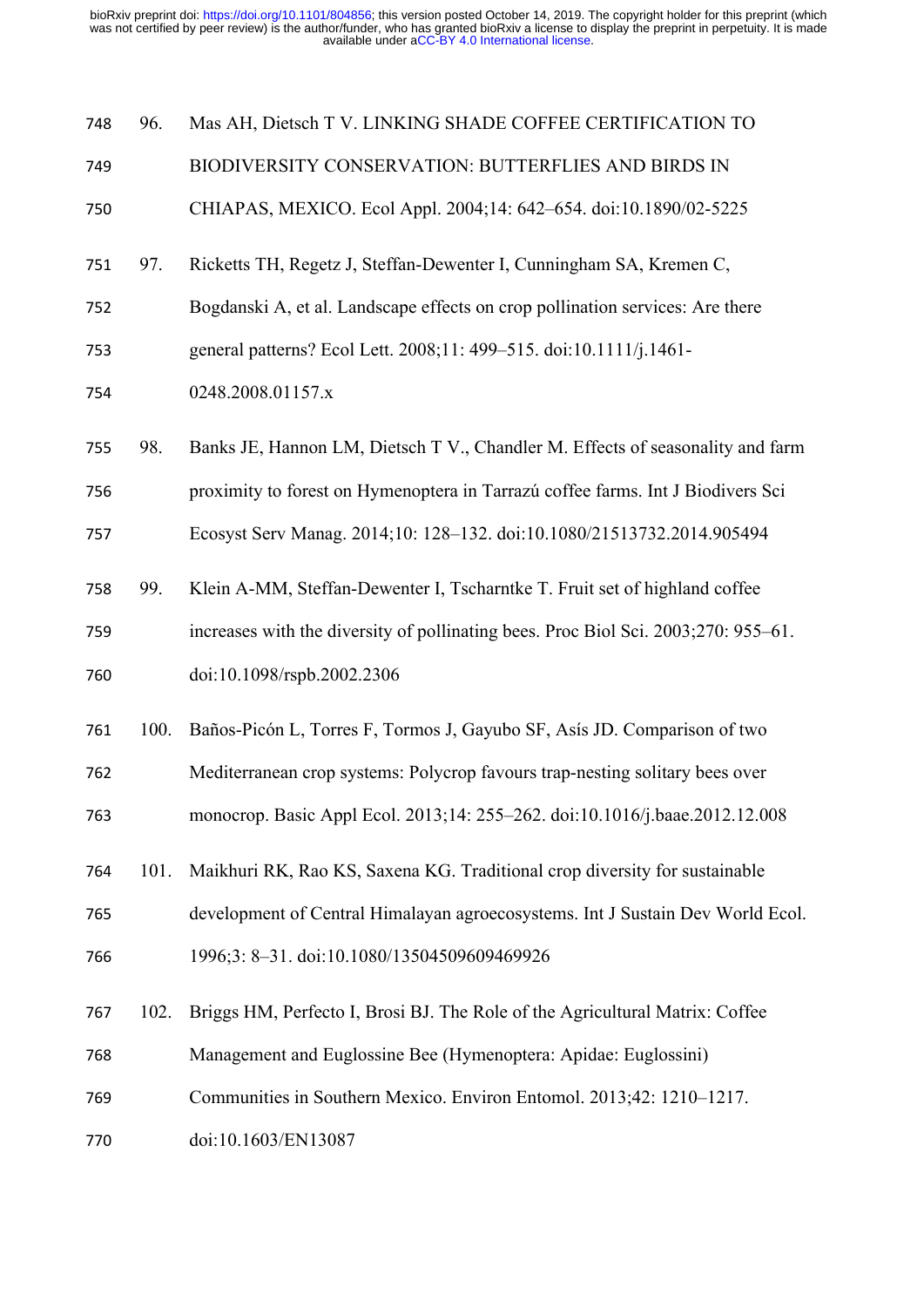| 771 |      | 103. Morandin LA, Kremen C. Hedgerow restoration promotes pollinator populations |
|-----|------|----------------------------------------------------------------------------------|
| 772 |      | and exports native bees to adjacent fields. Ecol Appl. 2013;23: 829–839.         |
| 773 |      | doi:10.1890/12-1051.1                                                            |
| 774 | 104. | Morandin LA, Kremen C. Bee Preference for Native versus Exotic Plants in         |
| 775 |      | Restored Agricultural Hedgerows. Restor Ecol. 2013;21: 26–32.                    |
| 776 |      | doi:10.1111/j.1526-100X.2012.00876.x                                             |
| 777 | 105. | Evenson RE, Golin D. Assessing the Impact of the Green Revolution, 1960 to       |
| 778 |      | 2000. Science (80-). 2003;300: 758-762. doi:10.1126/science.1078710              |
| 779 | 106. | Di Marco M, Ferrier S, Harwood TD, Hoskins AJ, Watson JEM. Wilderness areas      |
| 780 |      | halve the extinction risk of terrestrial biodiversity. Nature. 2019.             |
| 781 |      | doi:10.1038/s41586-019-1567-7                                                    |
| 782 | 107. | Baudron F, Giller KE. Agriculture and nature: Trouble and strife? Biol Conserv.  |
| 783 |      | 2014;170: 232-245. doi:10.1016/j.biocon.2013.12.009                              |
|     |      |                                                                                  |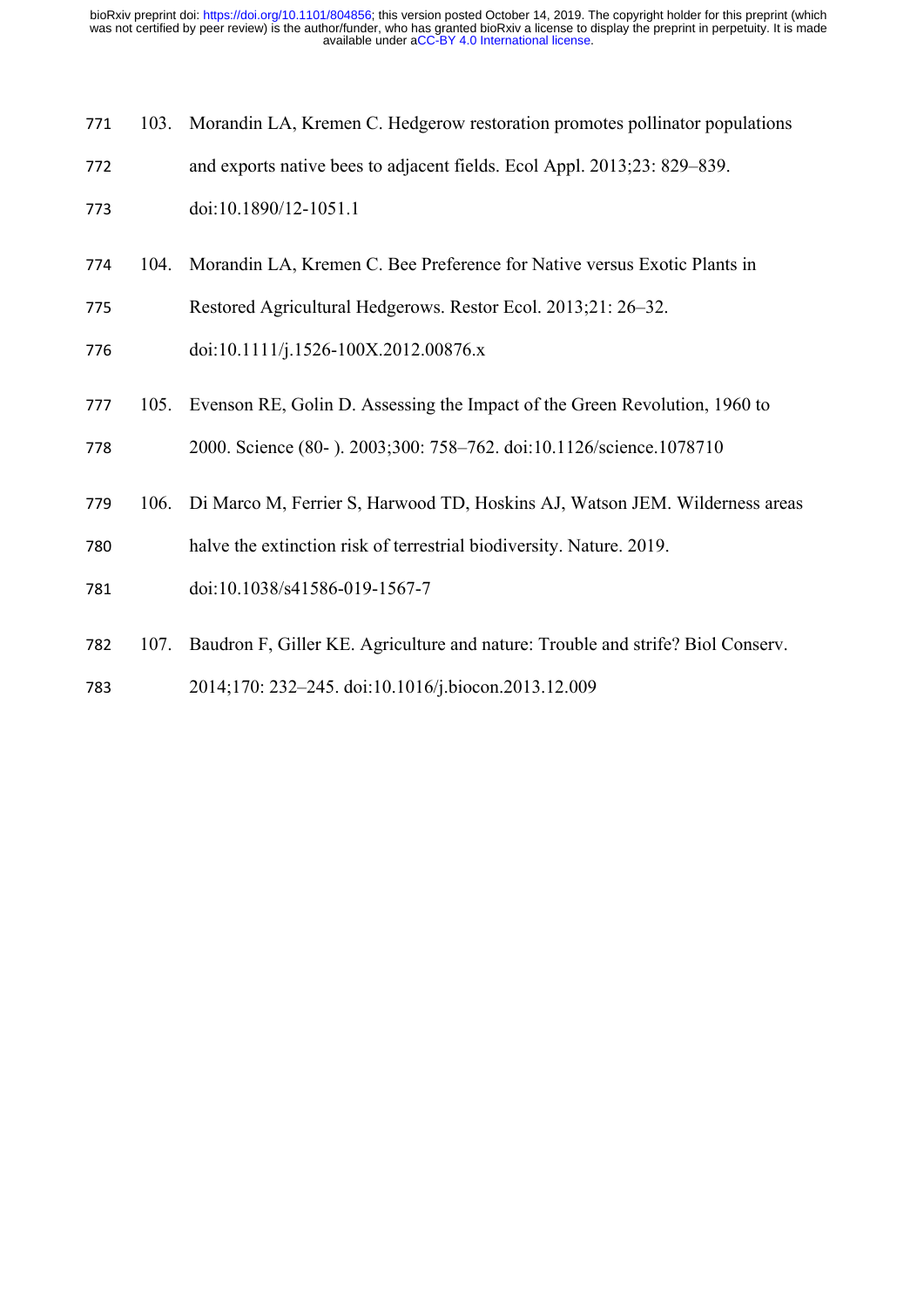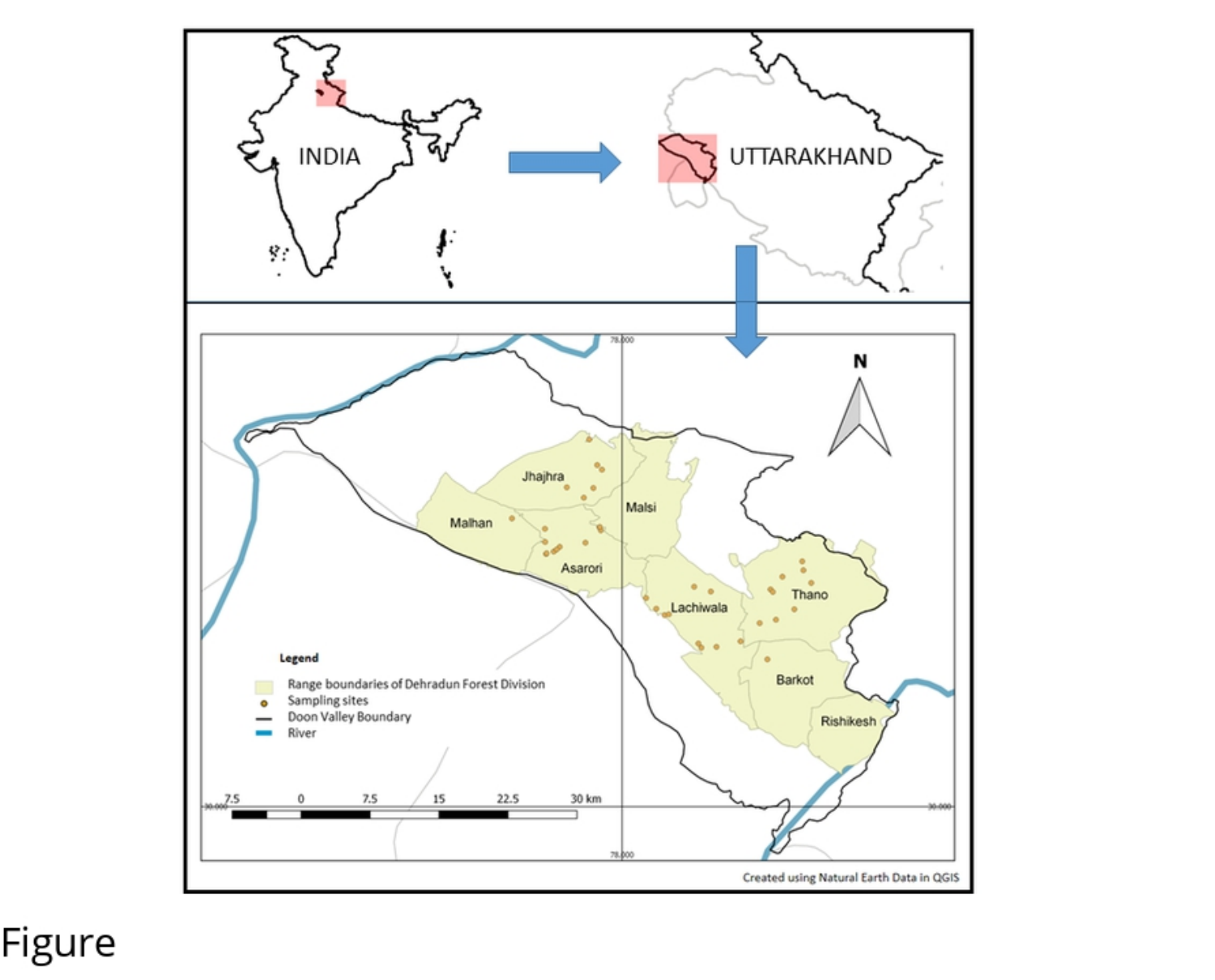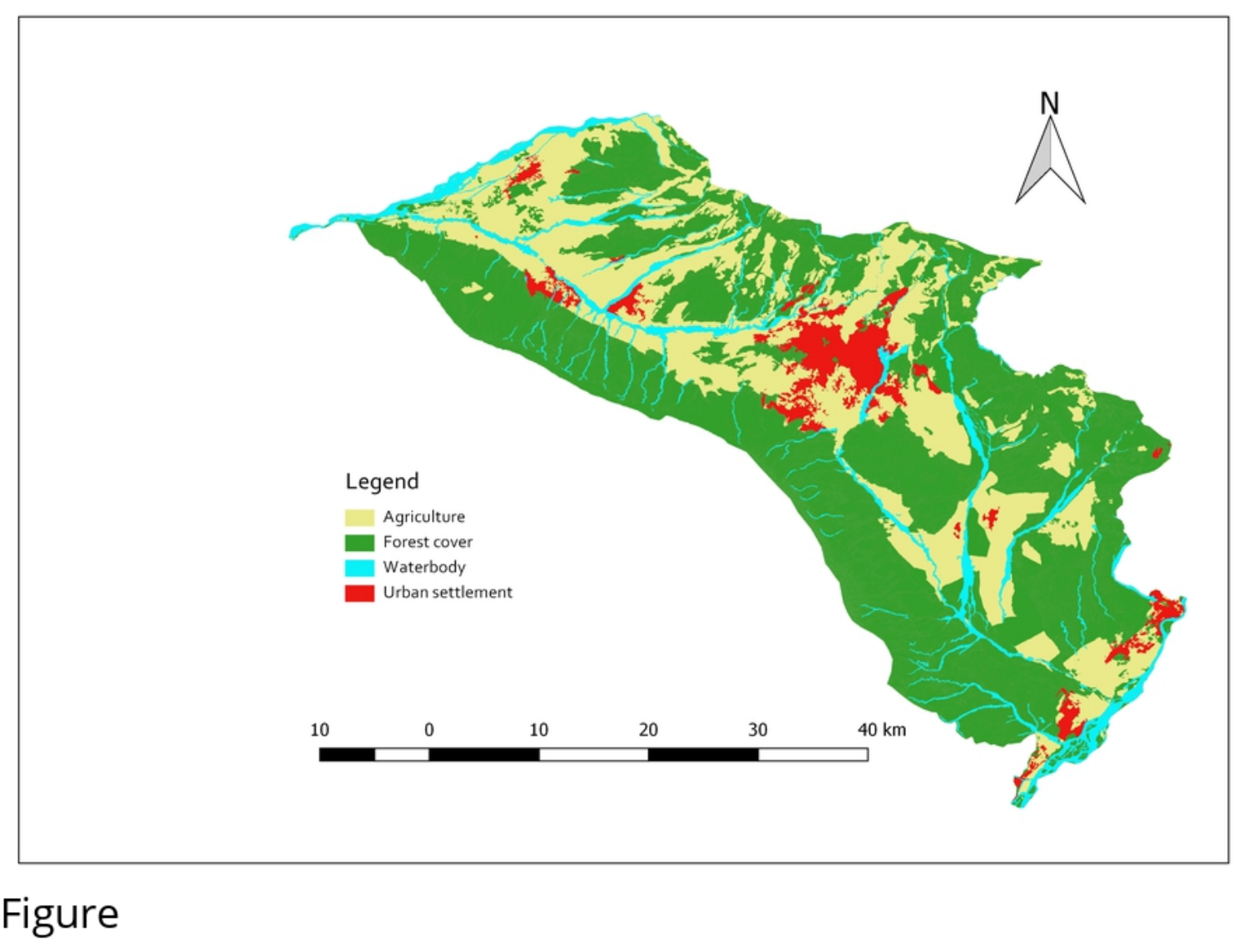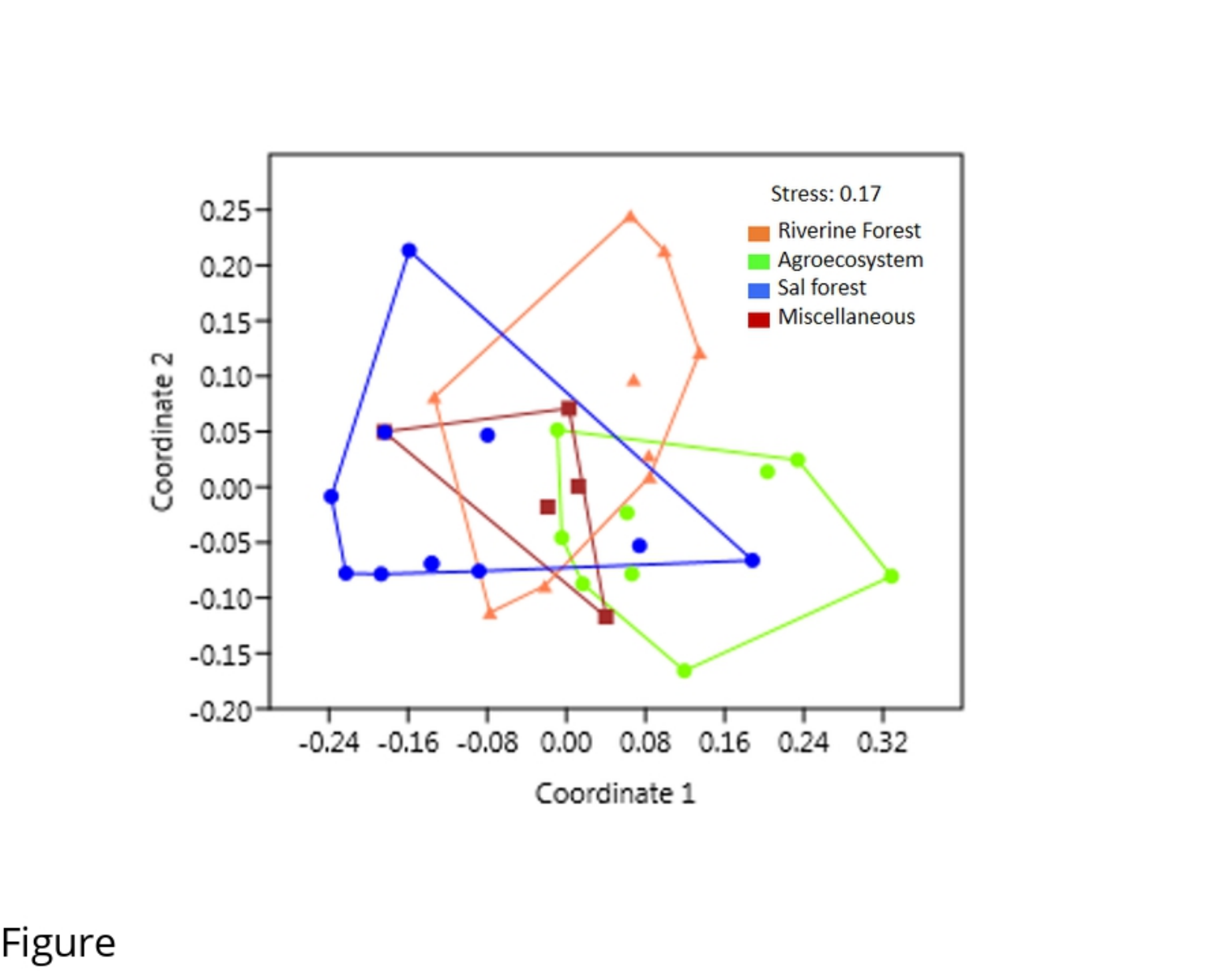# **Species Classification**